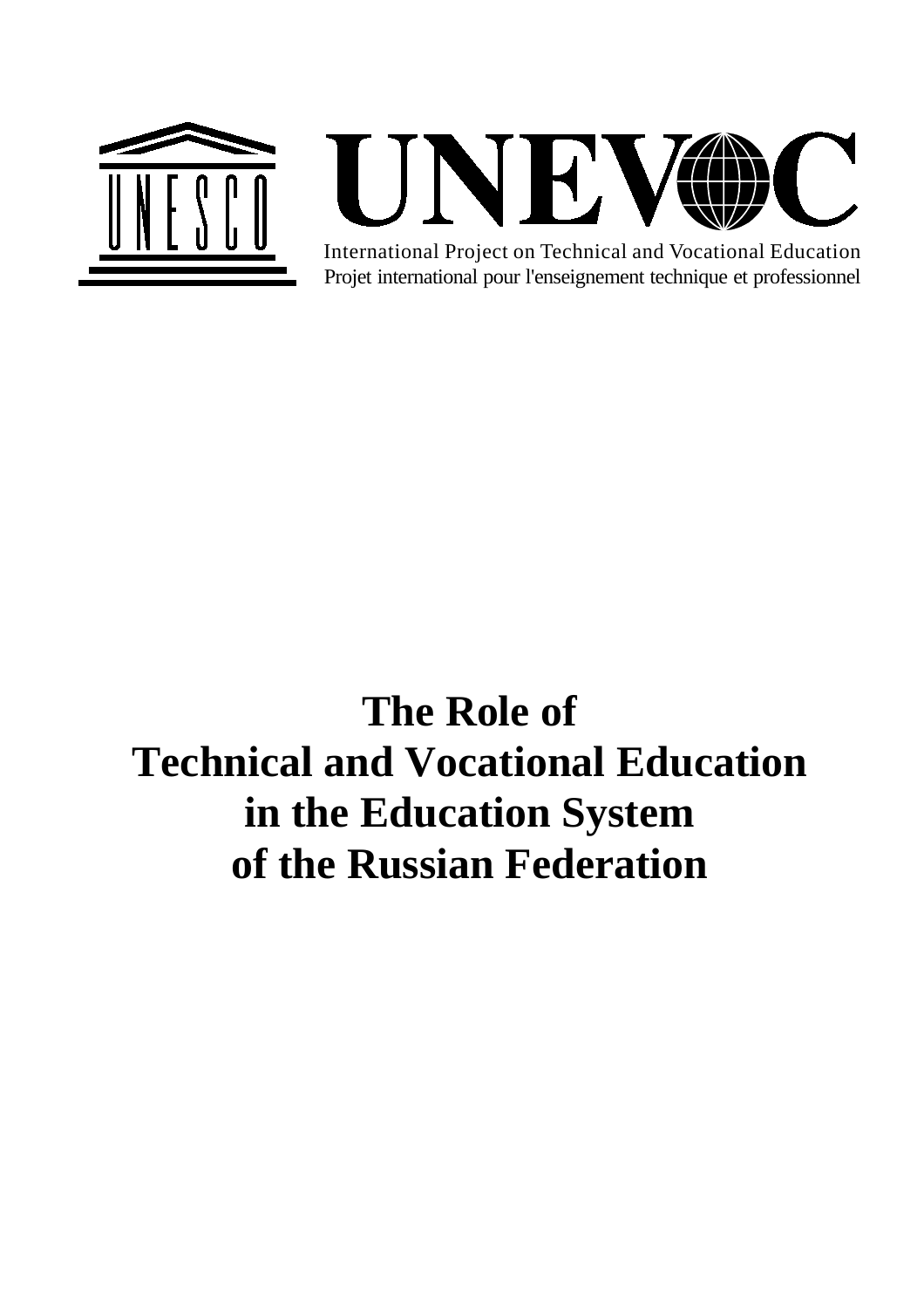The International Project on Technical and Vocational Education (UNEVOC) is a project of the United Nations Educational, Scientific and Cultural Organization (UNESCO). Its purpose is to contribute to the development and improvement of technical and vocational education in Member States.

UNEVOC works in *three programme areas:*

*Programme Area A* deals with the international exchange of experience and the promotion of studies on policy issues. It is devoted to *system development* in technical and vocational education.

*Programme Area B* is devoted to strengthening national research and development capabilities, that is to the development of *infrastructures*.

*Programme Area C* concerns access to data bases and documentation in its broadest sense, in other words, with *information and communication*.

The basic concept behind *Programme Area A* is to *enhance the role and status of technical and vocational education* within national education systems.

UNESCO held a consultation in 1993 with experts from different regions of the world in order to identify some of the factors which determine *role and status of technical and vocational education*. Based on the findings, a series of case studies has been initiated on the relevance of these factors within given national education systems.

The present study on "The Role of Technical and Vocational Education in the Education System of the Russian Federation" has been prepared in this context.

This study was prepared by Prof. I. SMIRNOV, Director, Institute of Development of Vocational Education of Russia, in March 1995, in close collaboration with Dr. D. SOLOMAKHIN, Deputy Head, Department for Personnel Training, Russian League of Industrialists and Entrepreneurs, and Dr. E. SEDYKH, Senior research fellow, Institute of Development of Vocational Education of Russia.

> This print version has been prepared at the UNEVOC Implementation Unit • Fehrbelliner Platz 3 • 10707 Berlin • Germany Fax  $[-49]$  (30) 86 49 15 41 • E-Mail: info@unevoc.de • Web: www.unevoc.de

#### © UNESCO 1995

Date of this reprint: 25 January 1999

Document Nr. ED/IUG/003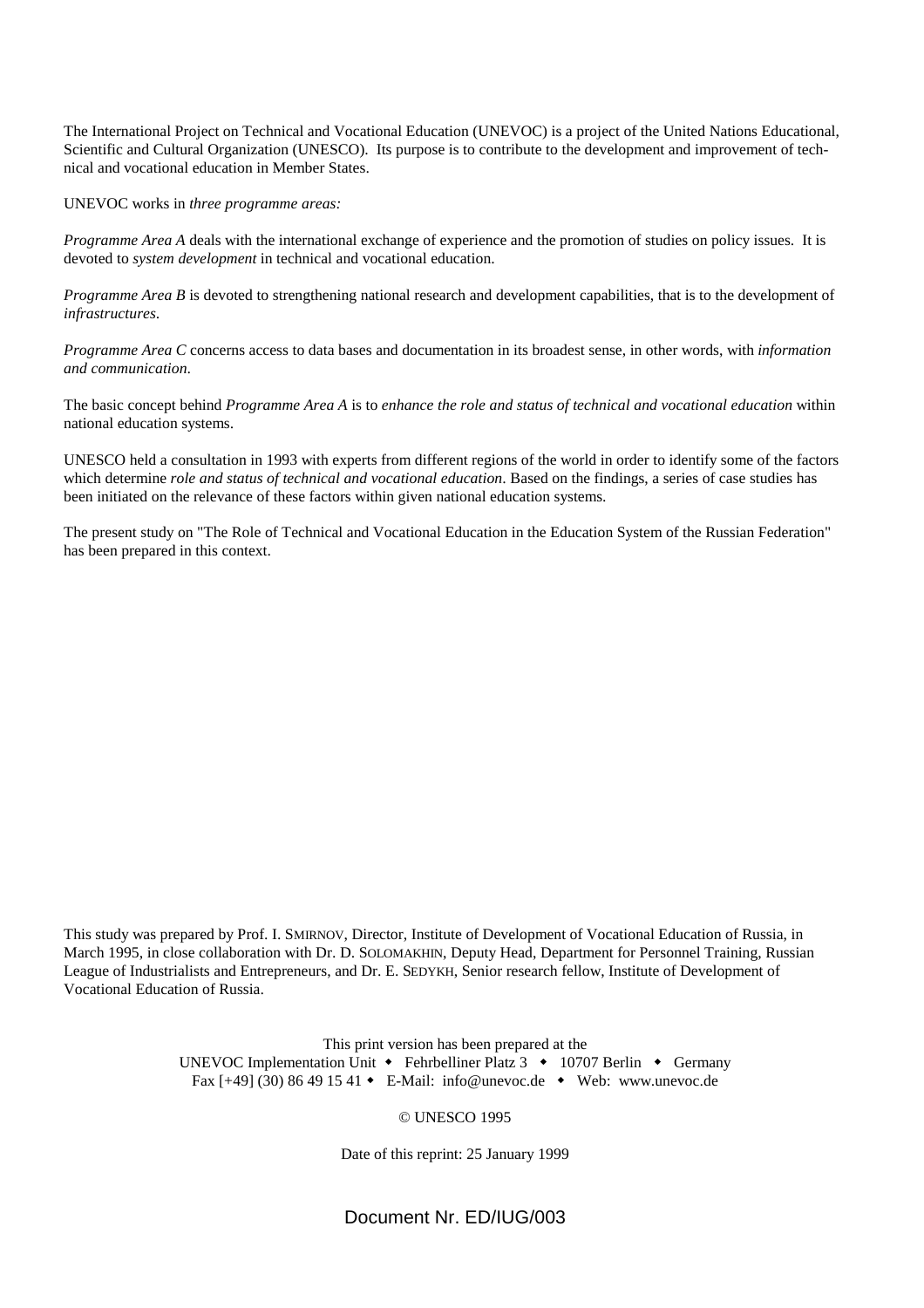# **The Role of Technical and Vocational Education** in the Education System of the Russian Federation

## **Table of Contents**

| 2 Interdependence between vocational education and labour market3             |  |
|-------------------------------------------------------------------------------|--|
|                                                                               |  |
|                                                                               |  |
|                                                                               |  |
|                                                                               |  |
|                                                                               |  |
| 4 The State Standard as the basis for a new model of vocational education  11 |  |
| 5 Vocational education as a means of revival of Russian economy  13           |  |
|                                                                               |  |
|                                                                               |  |
|                                                                               |  |
|                                                                               |  |
|                                                                               |  |
|                                                                               |  |
|                                                                               |  |
|                                                                               |  |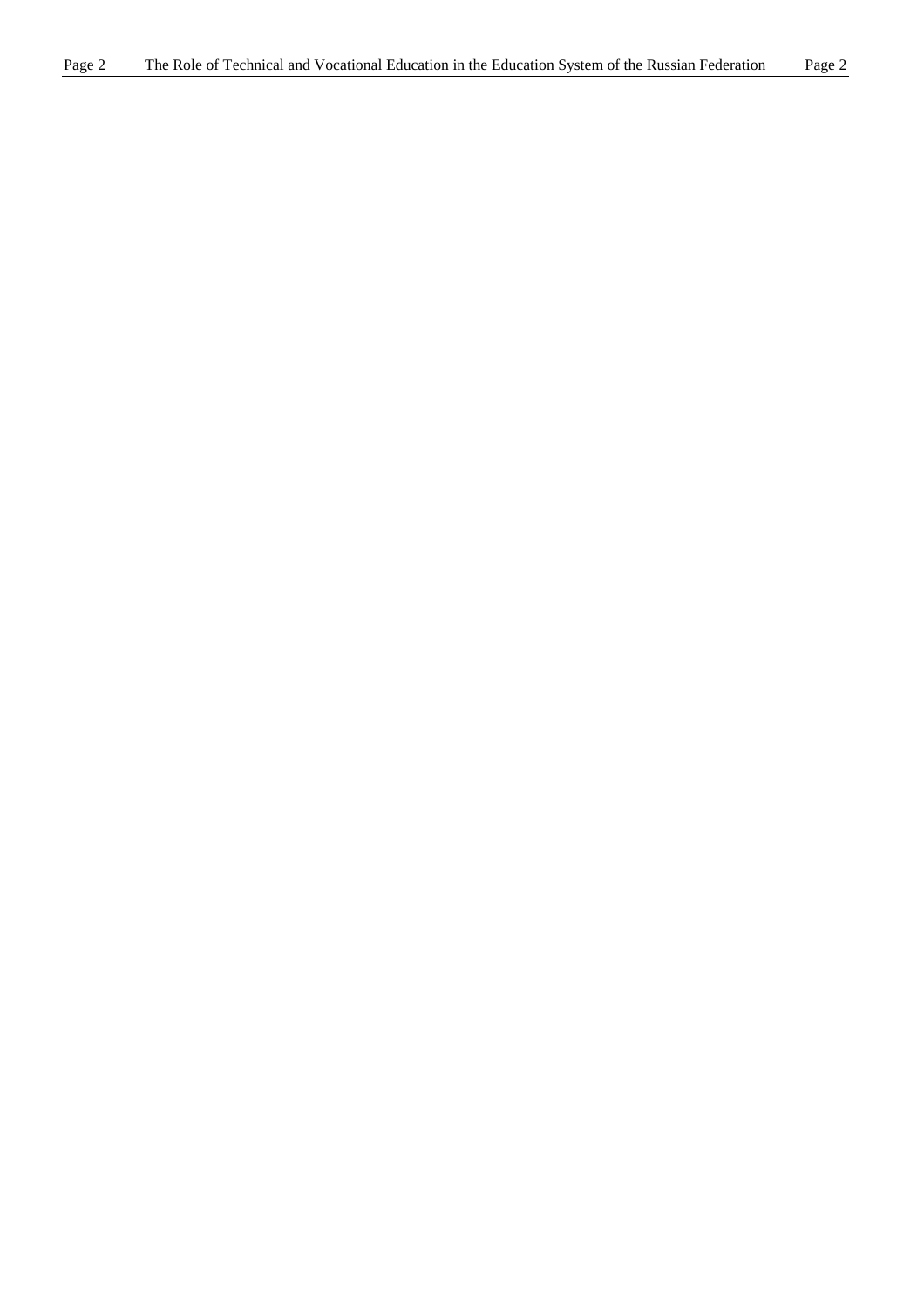#### **1 Introduction**

The Russian experience of transition from the totalitarian model to democracy has great historical value and importance for many countries which have chosen this uneasy road. That is why it is very useful to analyze both its positive changes and mistakes.

From the question "to be or not to be" concerning the market economy in Russia the discussions have turned to the problem of how to transform the monopolized economy into the market one. The adaptation of enterprises to market relations and the process of creating various forms of property, especially private property, are going on.

There have also been deep changes in the economic and social spheres.

A free labour market is being established for the first time.

It has necessitated fundamental reforms in the whole system of vocational education. From the semi-military organization with the strict centralized control it is turning more and more into the sphere of educational service which is especially needed in the market economy.

The new model of vocational education as an element of a system of interaction between the state, employers and trade unions is being set up. It leads to greater interdependence of vocational schools and regional educational authorities. The functions of the Federal centre are gradually transforming into coordination and attain a scientificmethodological character.

The present document analyses the difficult process of development of reforms in the Russian vocational education and its adaptation to the market economy.

## **2 Interdependence between vocational education and labour market**

The Russian labour market is forming under the influence of deep economic transformations. The destruction of the State monopoly of property and rapid growth of joint-stock companies, private and other types of enterprise are based on these changes. On January 1, 1995 about 70% of industrial enterprises became private, 40 million Russians became shareholders and more than 1 million owned small enterprises. At present over 50% of all the employed work in the non-state sector.

The gradual process of the adaptation of enterprises to the market conditions is under way. They have become more independent and now rely less on the State.

In spite of the comparatively high rates of privatization of property, the efficiency of the national economy is declining.

In 1994 the gross national product was only 59% of that in 1991 and productivity reduced by 38% (6.30). In fact, the Russian Federation sets an example of the deepest recession in the economic history of humanity. According to independent experts' data, in 1995 the reduction of production will continue and might fall by 10% more.

Despite some measures adopted in 1994 for social protection of the population, the situation in the social-labour sphere is still very difficult. Economic motives and incentives for effective performance have become weaker: labour organization and protection have become worse, the scale of latent unemployment approached a very dangerous level, the retraining of personnel and upgrading of workers' skills at enterprises has practically stopped. Recession and the necessity to support certain industries have reduced financial resources needed for social development and maintenance of the living standards of socially vulnerable population groups. Many large enterprises have stopped their production or do not work a full day, which makes the situation worse and leads to higher inflation in Russia.

Negative tendencies in the social-labour sphere have also caused demographic changes. The natural decrease of population began at the end of 1991. By 1994 it was observed in 68 (out of 89) regions in Russia. The average life expectancy is 65.8 years as compared with 69.3 in 1986.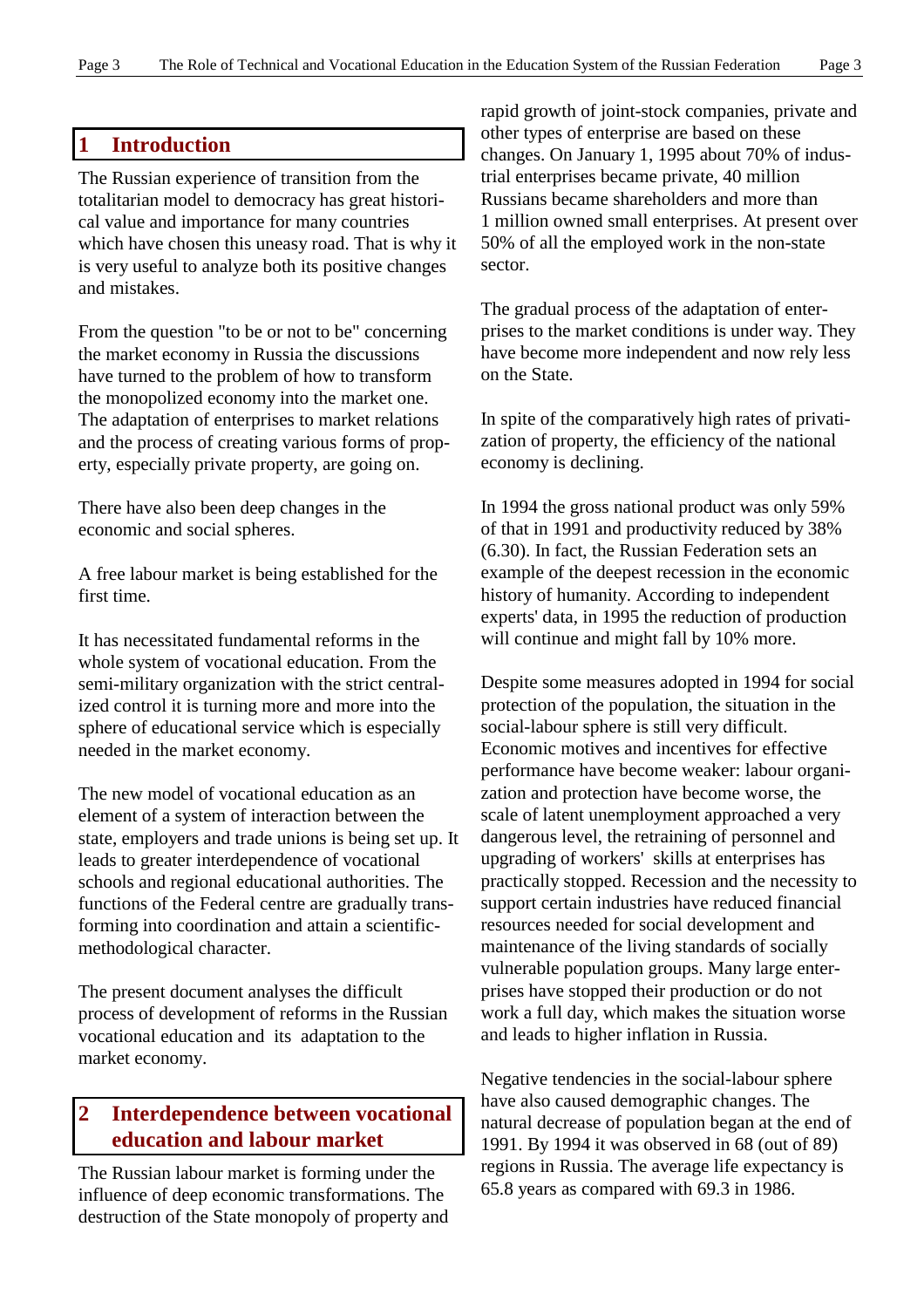Public and political forces concerned with such situations appeal to the national leadership for more radical economic measures. For example, it was recommended to declare a state of emergency in the economy, with a partial return to planning, to enhance the state's role in the process of economic reforms.

Some decrees to improve the economic situation were issued by President B. Yeltsin in 1994; including those concerning the bankruptcy of enterprises, and state control over unprofitable enterprises.

It is evident that the Russian economy is approaching the climax of its reforms. But everyone can see that the generally correct orientation towards the market economy has taken. It determines the social development strategy of the labour market and consequently the new requirements for vocational education.

## **2.1 The Labour Market**

In spite of the contradictory process in economic development the labour market is being established.

The labour market is a system of relations, including legal and economic norms providing the reproduction and effective use of the labour force. The main components of the labour market are the market of jobs and the market of unemployed labour force.

The economically active population of Russia is 71 million people or 48% of the total population. In 1994 the number of employees decreased by 3.9%, with a rather high fluctuation of personnel. During the year about 15 million employees resigned from their previous jobs for different reasons (about 21% of the employed population) and 13 million applied for a job at enterprises, offices, organizations (18%).

There are three industries distinguished by the character of changes in the structure of employment:

 $\bullet$  fuel and energy complex where in spite of the decrease in output (from 20 to 7%), the number of employees has gone up (from 7 to 10%);

- engineering, light industry, chemical and petrochemical industry where with the substantial reduction of output (from 30 to 15%) the number of employees has decreased (from 10 to 3%).
- $\bullet$  ferrous metal industry where with the significant reduction of production (14-9%) employment has not dramatically changed.

The process of economic changes oriented to services instead of the industry is going on simultaneously. The private sector is growing in the sphere of trade, hotel and restaurant business, auto service, residence and office repair, etc.

The multi-directional dynamics of employment is not so much connected with output changes but rather with a different level of wages in various sectors. The growth of employment is observed in banking, insurance, tax inspection, legal offices and consulting services, i.e. in such branches where wages are higher than the average level in Russia.

## **2.2 Employment**

By some estimates, 20% positions held by workers at Russian enterprises are redundant, i.e., potentially unemployed (8.20).

The migration of the labour force is caused not only by economic factors but also by political ones: ethnic conflicts and violation of human rights in some republics of the former USSR. Now there are about 3 million refugees and forced migrants in Russia.

On April 19, 1991, the Law of Employment was adopted in Russia. On the basis of the constitutional principles of state policy this law determines legal, economic and organizational conditions and state guarantees to the right to work for all permanent residents of Russia.

The Federal Employment Service and its regional bureaus were established to help citizens find jobs.

In 1994 the number of such bureaus at all levels reached 2,400 and their personnel 32,000, or 43% more than the year before.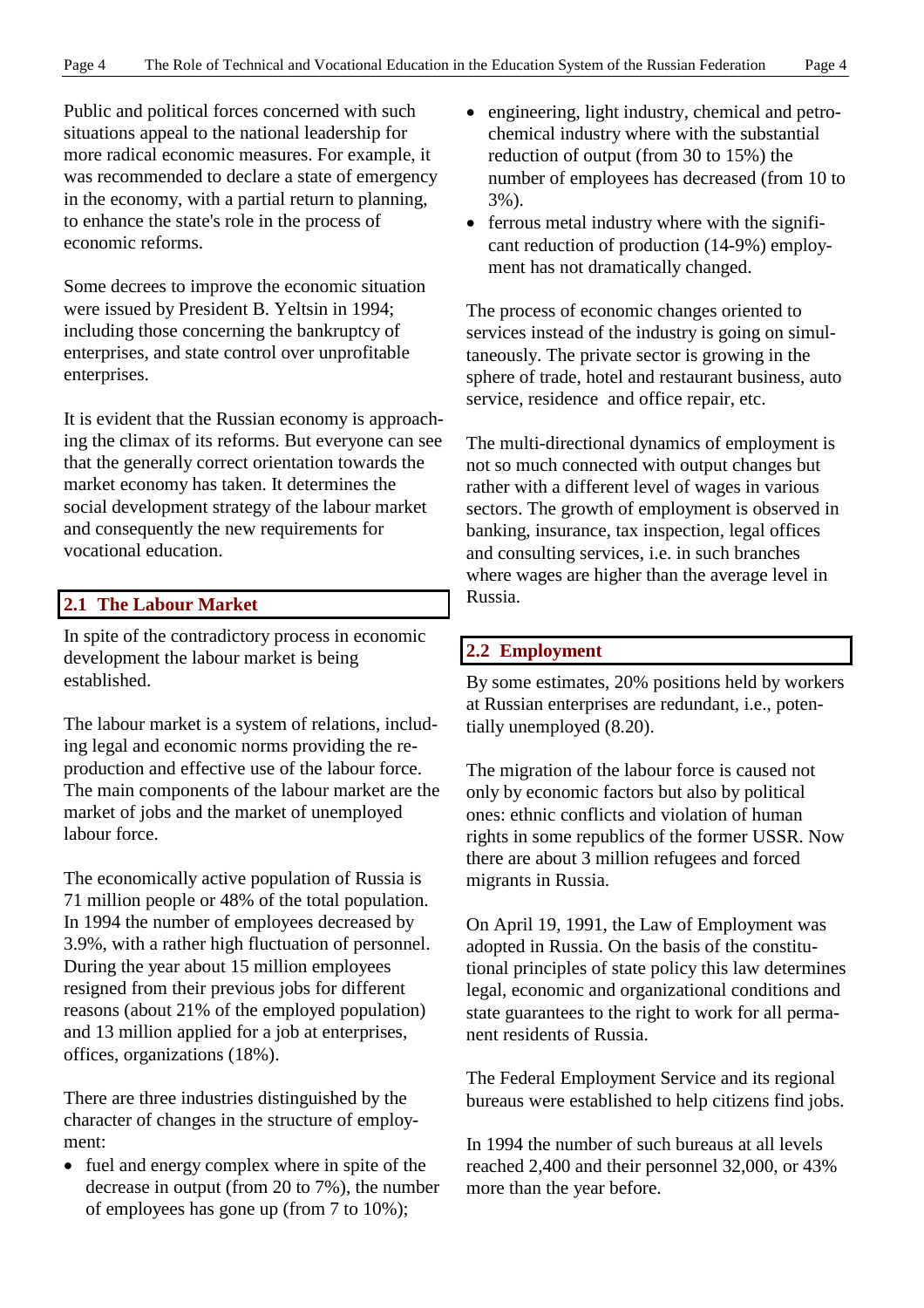According to the Law of Employment, citizens able to work, registered at the employment service to seek a suitable job are regarded as unemployed. Citizens below 16 as well as pensioners and invalids cannot be considered unemployed. Persons who refuse twice to take suitable job options within 10 days of the date of notification by the employment service or those having no professions, who refuse twice to take professional training options lose the status of unemployed.

Russian citizens have the right to receive

- consultation and information at the employment service offices,
- assistance in choosing a proper job and
- legal protection from unjust dismissal.

The state also guarantees free vocational training and upgrading for the jobless.

Furthermore, the Federal Employment Service is obliged:

- to take part in professional rehabilitation of invalids;
- to assist in the professional adaptation of former servicemen and their return to the civilian jobs in various branches of the national economy;
- to promote (through vocational training) the development of small business;
- to help adolescents to find jobs;
- to organize professional consultations for various groups of the population, including young people;
- to take part in reorganization of enterprises by promoting professional training and retraining of their staff.
- to participate in solution of the regional labour market problems.

The State Employment Fund was established to finance these functions. The Fund is organized at the expense of the obligatory insurance, contributions of the employers, deductions from workers' wages and subsidies from the budgets of the Russian Federation and its subjects.

The present situation on the labour market has its specific features. According to the official data, by January 1, 1995, the unemployed constituted approximately 2% of persons of employment age.

Taking into consideration the fact that the fall of industrial and agricultural production in the last few years amounted to nearly 50% of the level of 1990, these data do not reflect the reality. It is noted that only a third of those who lost their jobs are registered in the unemployment service. Consequently, actual unemployment is not less than 6%.

Besides, unemployment is rising; about 50% of the jobless have not got jobs during the whole year. Simultaneously the number of vacant jobs in the economy sharply reduced: from 1 million in 1993 to 480,000 in 1994. Additionally there is large scale latent unemployment, which is about 10% of the total work force.

| <b>Number of Persons</b>           | in 1000 |  |  |
|------------------------------------|---------|--|--|
| applied to the employment services | 2,283   |  |  |
| got jobs                           | 883     |  |  |
| received unemployment allowances   | 550     |  |  |
| received vocational training       | 81      |  |  |
| took part in public works          | 148     |  |  |
| granted pension ahead of schedule  |         |  |  |

The main results of the Federal Employment Service's activity in 1994

Independent Russian experts consider that the iceberg of unemployment together with its invisible "underwater part" is more than 20% of the workforce. No matter where the jobless are: at the labour exchange or at the plants, which interrupted activity; no matter what kind of payment they received, whether unemployment allowances or unearned wages - the invisible part of the work force.

The low level of unemployment in Russia is a result of the financial policy, growing inflation and artificial creation of thousands of extra (unnecessary) jobs at enterprises. It is possible to say, that unemployment in Russia has been exchanged temporarily for inflation. But when the rates of inflation declines, thousands of workers will become unemployed.

All this should change the old views of unemployment as a process of forcing out the workers from the enterprises. As a rule, only those workers whose occupations or skills do not meet the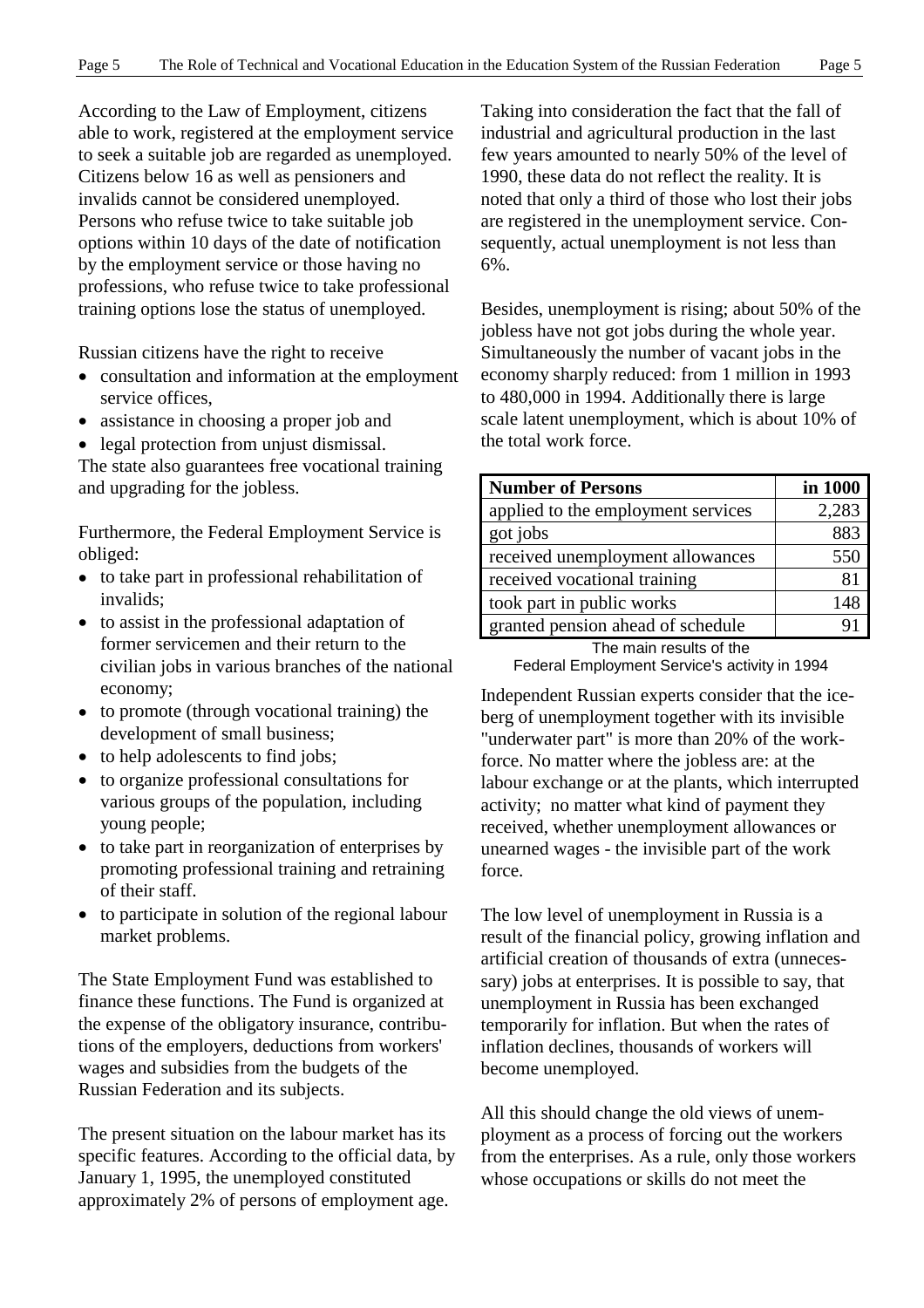requirements of a concrete enterprise and economy as a whole are forced out.

This is also reflected in the distribution of unemployment by branches of industry.

The highest levels of unemployment are in the Ivanovo, Kostroma and Yaroslavl regions. Their strongly developed textile industry is practically broken down because of a structural crisis in the economy and a disruption of traditional ties between regions. A similar situation can be found at enterprises of Udmurtia and in some other regions where the military industrial complex has lost state orders. In these regions about 100 people lay claim to each vacant job, while in Russia as a whole the ratio is 3.5 (2.10).

Unemployment has a professional character and this is its weak point. The unemployed are not lazy, and they need help in professional retraining or skill upgrading. That is why the unemployment is not a defect of the market but an indication of the slow transformation of Russian vocational schools.

## **3 Reform of vocational education**

The reform of vocational education reflects the economic changes and has also been affected by the decentralization of state management which occurred in the last few years.

The problems of exploring the labour market, developing a new model of vocational schools, training teachers to work there are increasingly becoming more a part of the regions' competence. Coordination, normative and methodological functions are being assumed by the Federal authorities.

The competence of Federal authorities in vocational education includes:

- designing and pursuing a uniform state policy in the field of vocational education;
- legislative regulation of relations in the field of vocational education;
- research in vocational education;
- designing and implementing federal and international vocational programs;
- designing regulations for various kinds of vocational schools;
- setting up state standards of vocational education;
- ensuring equivalence between foreign and national diplomas of vocational education;
- developing standard curricula, textbooks and teaching aids.
- establishing the procedure of teacher certification;
- creating federal requirements for construction norms and regulations of specified standard number of training equipment;
- $\overline{\phantom{a}}$  determining the order of inspection for vocational schools.

The new structure and the content of the Russian system of vocational education are being created simultaneously (See Annex 1). This system consists of the following vocational programs:

- Primary vocational education;
- Secondary vocational education;
- Higher vocational education;
- Postgraduate vocational education;
- Supplementary vocational education.

Taking into account individual requirements, vocational programs are being worked out for the following forms: educational institutions, family education, self-education, and accelerated studies.

Mixed forms of vocational education are also possible.

Primary vocational education is aimed to train skilled workers for all branches of the economic and social spheres. 1,773,000 students study at 4,269 primary vocational schools. Teacher training is carried out at 48 industrial-pedagogical colleges and at two vocational-pedagogical higher educational institutes. There are two publications: a monthly journal "Professional" and the information bulletin "Vocational Education" (see Annexes 2 to 4).

Secondary vocational education provides the training of mid-level specialists.

There are 2,609 colleges which have about 2 million students and 160,000 teachers. Most of the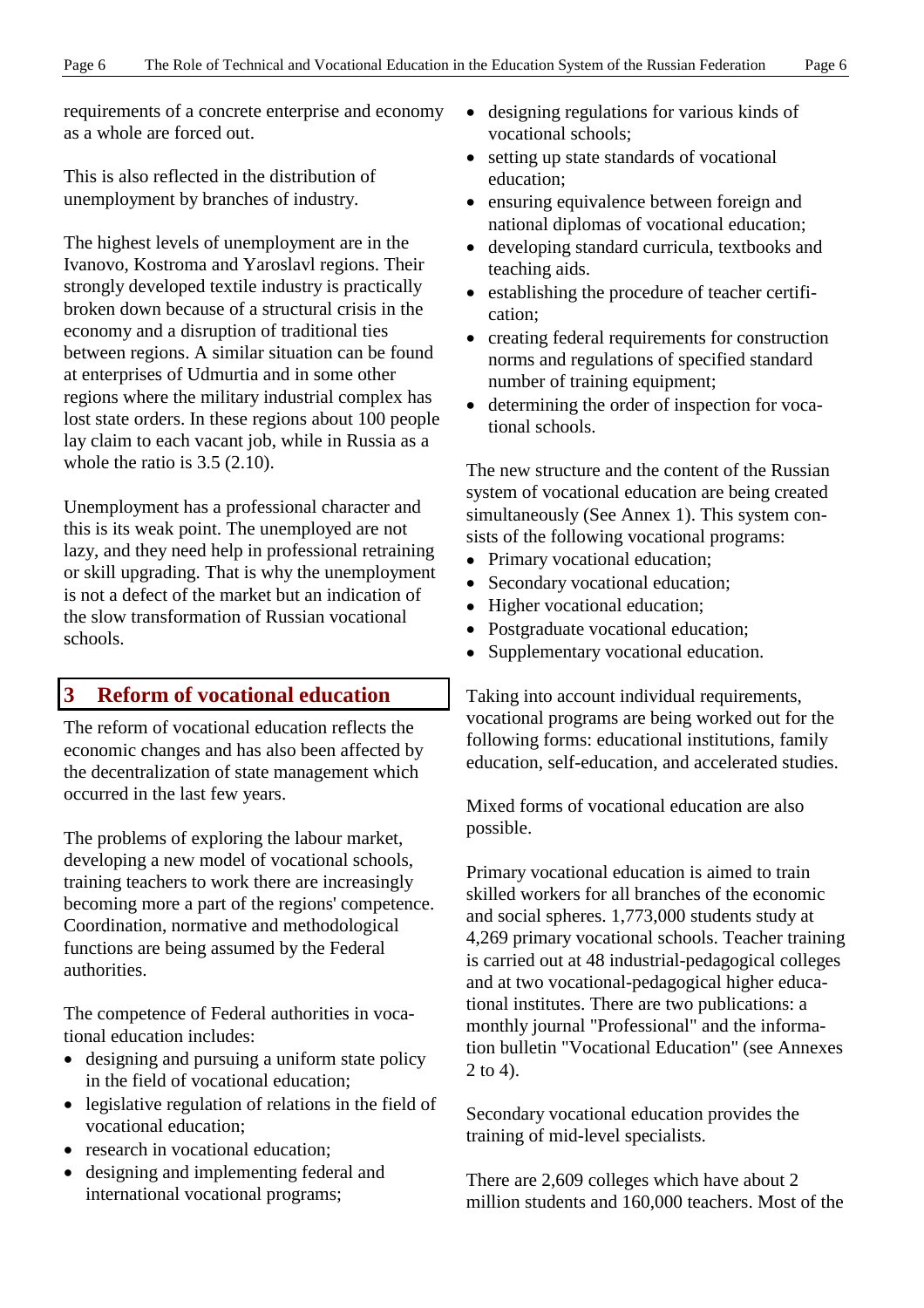graduates are concentrated in industry (32.8%), construction (7.9%), agriculture (7.5%), transport and communications (6.5%). Part of these specialists are engaged in public health and social security ( 13.5%), education, culture and art (9.5%), i.e. outside the sphere in production.

Higher vocational education trains and upgrades engineers and other specialists to appropriate levels. The system has 535 institutes and universities with 2.6 million students.

The institutes of higher education train at present 407,000 graduates. About 20 million specialists work in the Russian economy, and 8.7 million of them have higher education, which is more than the Russian labour market actually needs. Almost 50% of students study at the technical institutes and for every 10 of their graduates (engineers) there are another 14 graduates of other professions. This ratio in most developed countries is strikingly different. Thus according to the data of the International Bank of Reconstruction and Development (The World Bank) in Germany it is 10:37, and in the USA - 10:114 (8.67). At the same time 85% of vacancies in the Russian economy are the jobs for the skilled workers.

Postgraduate vocational education gives citizens the possibility to continue their education and to improve their scientific and pedagogical qualification on the basis of higher vocational education. It can be obtained through postgraduate courses at the higher vocational institutes and at research centres. There are two academic degrees which postgraduates can obtain: candidate of science and doctor of science.

Supplementary vocational education includes different kinds of educational programs carried out at:

- educational and vocational institutions outside theirs formal programs;
- appropriately licensed special courses, centres of vocational orientation, music and art schools, centres for development of children's creative aptitudes;
- through individual pedagogical activity;
- various educational institutions which have the license to provide their graduates with a diploma of corresponding levels of education

and/or qualification in accordance with the license. This is an obligatory condition for continuing education at state and municipal educational institutions of the supplementary level.

The Russian system of vocational education as well as the whole Russian economy is undergoing a process of transformation and adaptation to the new market conditions. Many graduates of vocational schools are not needed in modern production. For example, about 15% of primary vocational school graduates, 60% of secondary vocational school graduates and 50% of higher vocational institution graduates could not get any job last year. Thus, almost 50% of graduates of vocational institutions of all levels have come to the labour market. The training of workers on the basis of agreements with enterprises today involves less than 10% of students.

In the last three years the number of students in post graduate vocational institutions has sharply declined: among the heads of the organizations and specialists of different kinds by over 3 times, among the workers - by 5 times. The number of workers who have been trained, retrained or studied for the first time has been reduced by half. Many enterprises have closed their structures responsible for vocational education.

The social and psychological investigations of the staff at 200 industrial enterprises of various forms of property have revealed:

- $\bullet$  the administration of enterprises is reluctant to invest in development of personnel and professional skills upgrading;
- $\bullet$  the workers have no motivation to continue education (more than 35% do not wish to study at all), to improve their qualification (more than 20%), to change their profession (more than 17%).

The analysis of the appeals to regional vocational orientation centres for psychological support of the population showed that some workers have a psychological fear of the labour market. Up to 40% of students leave school without choosing their future occupation; 45% of students at vocational schools are not sure of their choice, and every third graduate is not satisfied with his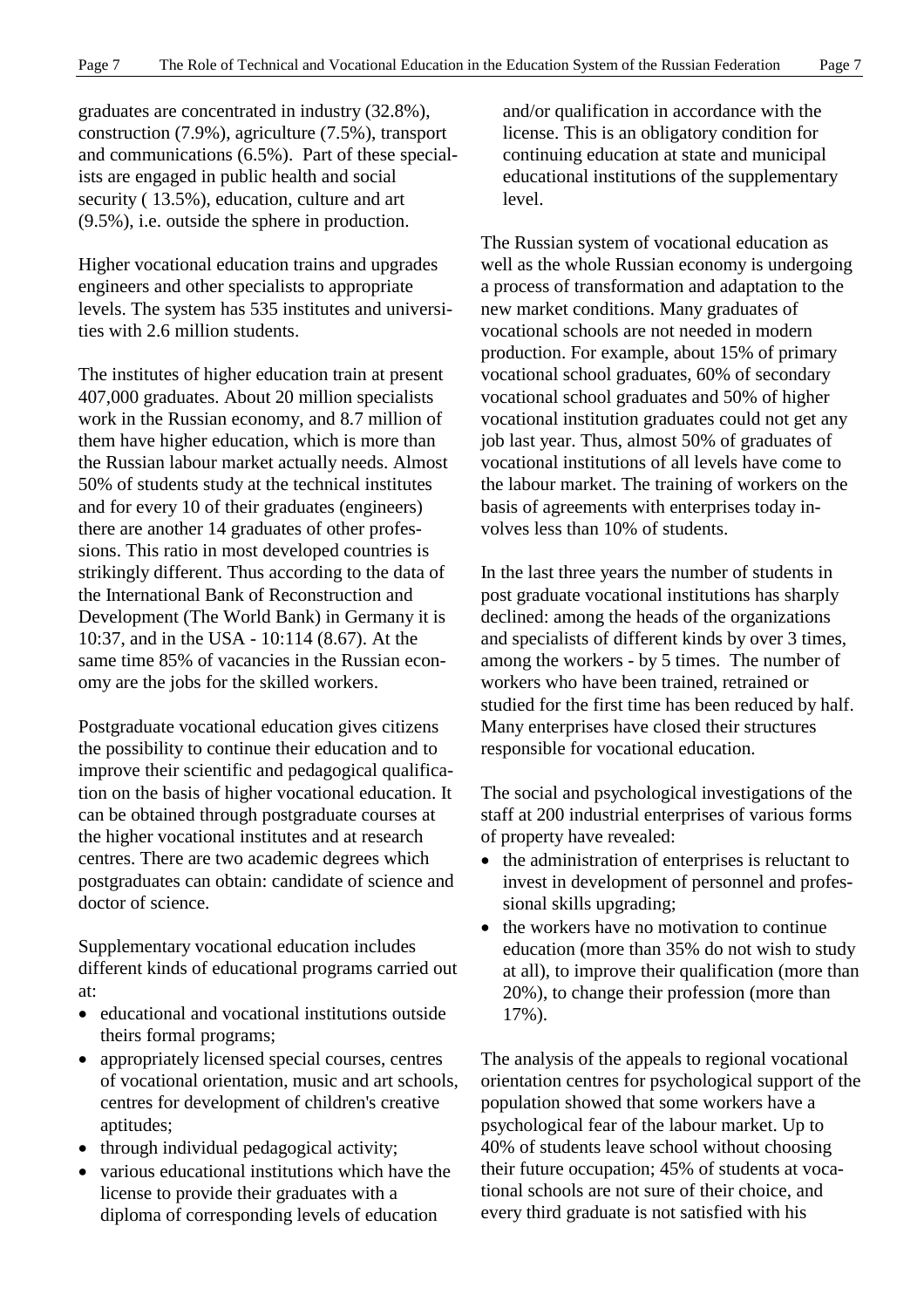speciality. Young people put the value of labour in 14th place among the main life priorities (in some countries youth puts the value of labour on the second or third place).

The labour market requires a higher quality of training of the national labour force. According to the Russian Institute of Development of Vocational Education the worker should master not less than three modern professions to feel well on the labour market. The Minister of Education of the Russian Federation E.Tkachenko says, "Now, the primary objective is to meet individual's requirements in vocational education, taking into consideration that the person in future, perhaps, will not be engaged in the occupation, corresponding to the qualification received. But everyone should be able to find a place on the labour market in line with one's knowledge." (12.10)

This is mainly connected with the high territorial mobility of the labour force in Russia. Annually intensive flows of people change their residence; ethnic migration is growing, many Russians living in the former Soviet republics are now returning to Russia. They must often change their occupation in new places. Having a second (or third) profession permits them to feel more confident on the labour market.

Besides, the requirement to have more than one profession is enhanced by the character of modern production when workers, often have to improve their professional skills and expand their professional field of occupation.

The structural reorganization of manufacturing and conversion of a great number of enterprises in the defence industry lead to the disappearance of many previous professions. This process is accompanied by reduction of some jobs. If a worker is good at more than one profession he can quickly change his occupation.

However, the need to have several professions is not a specific feature of the period of change in Russia, but it is a general requirement for countries with a stable market economy.

According to the World Bank, at present the worker engaged in modern manufacturing is to have the technical knowledge of 5-7 professions (8.48). The similar situation is characteristic for agriculture with its seasonal work and often changing occupations. As the graduates of some agricultural vocational schools of Kostroma region say, 30.5% of them have two professions, 20.7% three and 8.5% have four or more professions. 40.3% - have only one profession (5.37).

That is also characteristic of small and middle-size enterprises without a narrow specialization of labour, where the worker fulfils the whole technological cycle using his skills in various professions. And the number of such enterprises is constantly growing. In this case the scale of the training of specialists for small business and selfemployment is growing too. They already amount to 20-30% of the total number of students studying at primary vocational schools. Of course, it is linked with a very rapid development of small business and emergence of small private cafe, bars, shops and craft workshops. The attraction of these professions in primary vocational education is conditioned by better opportunities to find a job. Thus at the Yaroslavl Lyceum No. 36 where the joint Russian - German project to train businessmen for trade and small enterprises is under way, the competition among young people entering this lyceum is getting stronger. This is mainly due to real job opportunities for its graduates.

The development of craft trade enterprises is an important step towards restructuring the Russian economy. For example, a great demand for craft trade services to modernize privatized housing can be observed in Russia. Craftsmen must assume responsibility for the work they do, their work must show technical precision and compliance with the aesthetic tastes of their customers. This is the starting point of a pilot project carried out by Federal Institute of Vocational Training (Germany) and the Düsseldorf Chamber of Handicrafts. In cooperation with the Department of Education of the city of Moscow, the Chamber will convert one of the vocational institutions into a craftsmen school. The main forms of vocational training which already exist in Russia will be developed to ensure modular training courses leading to craft trade qualifications corresponding to the German standards of skilled worker and, later on, master craftsman's qualification.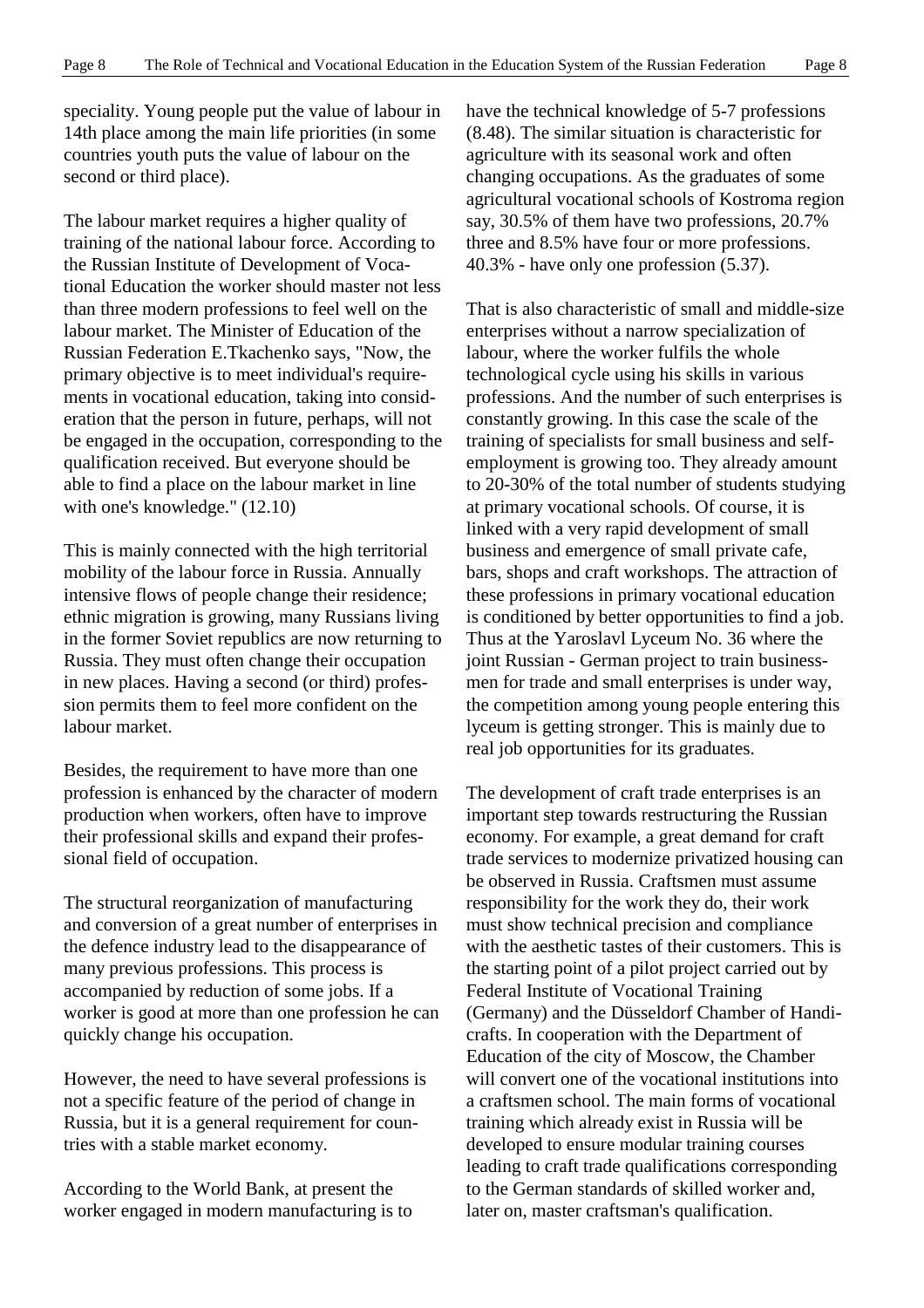More and more Russians need advice and psychological help. In 1994 more than one million students appealed to vocational orientation centres for advice in choosing profession. More than 40,000 adults were given necessary consultations. It should be noted that every second person who had appealed to the centre was in a state of psychological stress (4.1).

The Law of Employment allows to direct those jobless without necessary profession to the courses (from two weeks to one year) to improve skills or get a new profession at the expense of the State Fund of Employment. 30,000 jobless were trained in new professions at the expense of the Fund in 1992, more than 120,000 in 1993, approximately 250,000 in 1994. So the number of trained persons increased by 7 times.

Moreover, part of the jobless was engaged in public works. While 50,000 people participated in public works in 1992, in 1993 their number increased to 150,000, in 1994 to more than 200,000.

The State is still for the most part controlling vocational education, and is not transferring its functions to the private sector in spite of the development of various forms of property. There is no ideal and self-regulating market and there is no such market in today's Russia either. If the government reduces its role in determining the education policy, we may face the same negative result as with the diminished role of the state which brought in the collapse of the Russian national economy and constantly growing inflation.

The situation become more complicated after the adoption, on December 12, 1993, of the new Russian Constitution which reduced the minimal required educational level from secondary level (12 years of studying) to the general level (9 years of studying). This results in the increased number of young people leaving school after 9 years of studying.

In 1993 their number was 200,000, in 1994, more than 500,000. It sharply increased the load on vocational schools. Moreover many of the graduates of general educational school at the age of 15- 16 have no desire to go to vocational schools. The facts already exist when adolescents leave school at the age of 9 to 10. For the first time in this century a new child labour market is being formed in Russia.

## **3.1 Unemployed Youth**

Besides, approximately 300,000 of secondary school graduates and 150,000 of vocational school graduates do not work and do not study anywhere. In fact 1.7 million young people are outside any kind of employment. "Dead souls" appeared in schools, i.e., those formally registered but not attending school. But the labour market has responded to that by increasing the number of youths among the jobless: from 16% in 1993 to 38% today.

#### **3.2 Social Consequences**

This kind of situation leads to the growth of crime among the young people, the rate of which in the last few years increased by 15 times in comparison with the adult crime rate. The social problems like the economic ones have become more acute. The State has established special vocational schools for juvenile delinquents.

The expenditures per person in such schools is 12 times higher than in ordinary ones (11.7)

The new Russian Constitution has made a step back from the previous achievements of vocational schools. The Constitution does not provide the possibility to obtain the first profession for young people free of charge as the former Constitution did, though such provisions are typical for the majority of civilized countries. As a matter of fact, vocational school, which annually trains more than 1 million graduates, was thrown into the market without any state support. (It should be noted that recently the state authorities have realized this danger at last, and measures are being taken to ensure the minimal state financing of primary vocational education.)

Expenses for education in the Federal budget have gone down sharply to the above mentioned reduction of social guarantees. In 1994 it was 1.3% of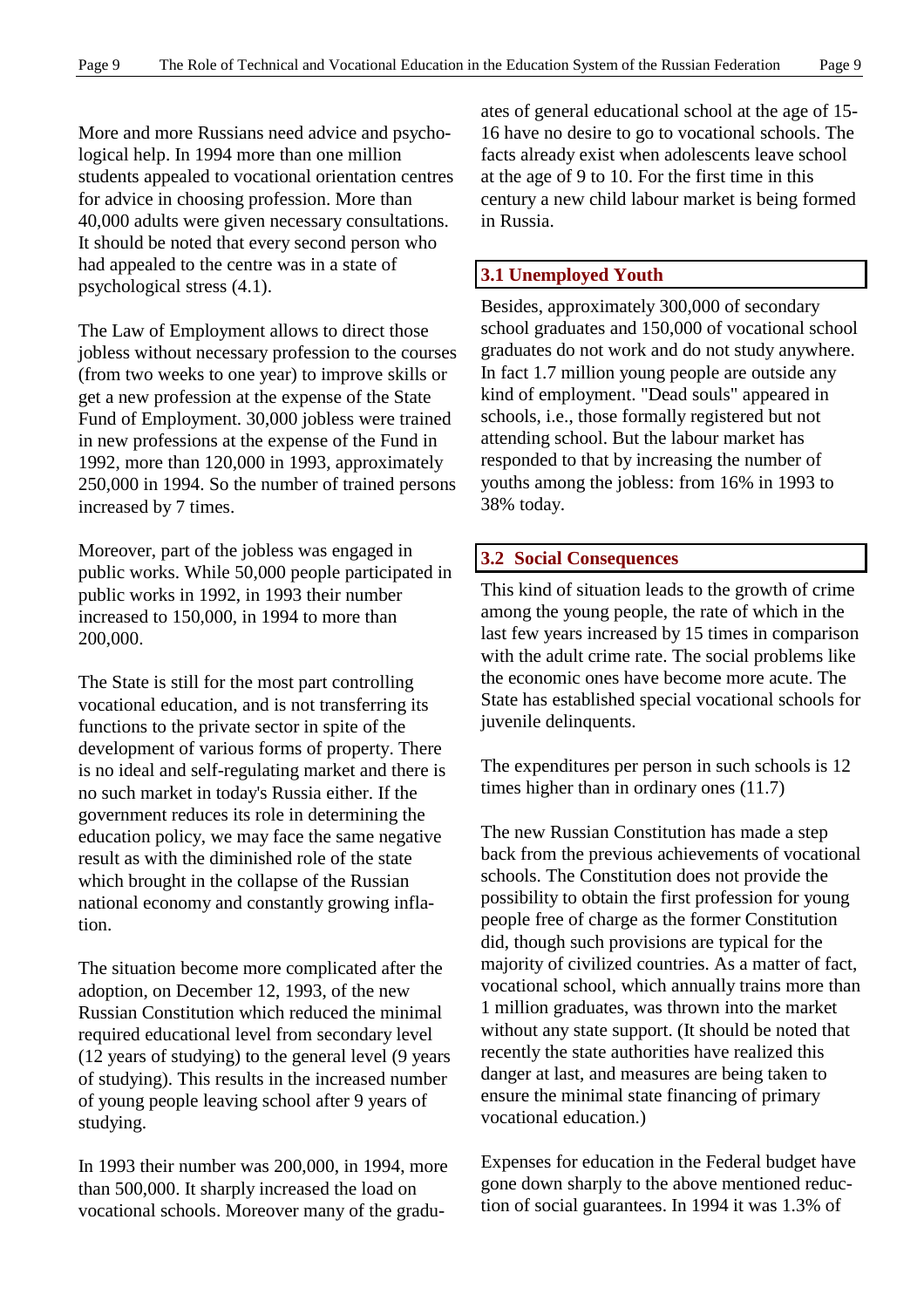the gross national income. But this sum was not enough to accomplish the tasks declared by the Russian government. The real decline of Russian vocational school level in 1995 will be deeper.

According to the World Bank, in the 1960's and 1970's, Russia, for ideological and other reasons chose to work out an ambitious education program. It is very hard to agree with this conclusion. A strong social policy was one of the former system's important achievements and its reform should not be done at the expense of reducing the State support of education. Current trends in the education crisis will have a postponed effect: the slowdown of economic development. Like the USA of the 1960's, we can say "The nation is in danger!" That is why, in April 1994, while discussing "The primary measures to support education", the Russian government had to allocate some money for supporting schools from the Federal Emergency Fund. This decision confirmed the critical situation in the Russian education system.

The sharp reduction of the budget financing leads to vocational schools' excessive commercialization. While the educational institutions of advanced countries, as a rule, are not involved in business, for the Russian schools now it is the main way to survive and to provide the minimum level of instruction.

Wages in the educational sector of Russia constantly lag behind and for the last three years have been 65-75% of the average wage in industry. For example, the level of school teaching staff's wages stands next to last among 13 socio-economical sectors in the Kostroma region (5.21). Though in 1990, according to the Decree No. 1 of the President of Russia it was subjected to progressive indexation.

Budget financing mainly provides scholarships to the students and wages to the teaching staff. So, 95% of the federal budget allocations was spent last year for these aims. There is no money to support other elements of school activity. For example, in 1994 many vocational schools did not receive the necessary funds to pay for municipal services and there was no money to print the textbooks previously provided to students free of charge.

The wear on the fixed assets has increased. 22% of the school buildings need reconstruction, 11% already cannot be used, despite the 6 m² norm per student, 50% of vocational schools have even less. The share of modern benches and equipment is only 26% of the total. Half of courses are not provided with textbooks; in the last three years no visual teaching materials have been made. Some vocational schools cannot afford free meals for the students. It should be noted that even during the Second World War the Soviet government did not allow that.

During the parliamentary debates in the State Duma on June 14, 1994, the situation in Russian education was characterized as being in a state of a very deep crisis.

The main reasons which have led to this crisis in the vocational education system are:

- decentralization of vocational education management has no legal basis;
- constant reduction of financing for education;
- lack of social guaranties for the system, personnel and students;
- inferior condition of many school buildings;
- threatening health conditions of children;
- $\bullet$  almost complete feminization of the teaching staff.

On the other hand, we cannot help seeing some positive aspects in the transformation of vocational school in the process of their adaptation to the new market conditions. There are positive points, such as competition-based admission of students to vocational schools and variable content of education. The federal and regional components have appeared in the education content, the order of school financing has changed and is diversified. After these steps were the introduced, relations between the centre and the regions also changed.

The sphere of paid services in vocational education has risen 10 times in the last 4 years. While in 1990 at the expense of non-budget resources 9,000 people were trained in vocational schools, in 1991 the number reached 69,000, in 1992 - 98,000, in 1993 - 130,000 in and 1994 - more than 200,000.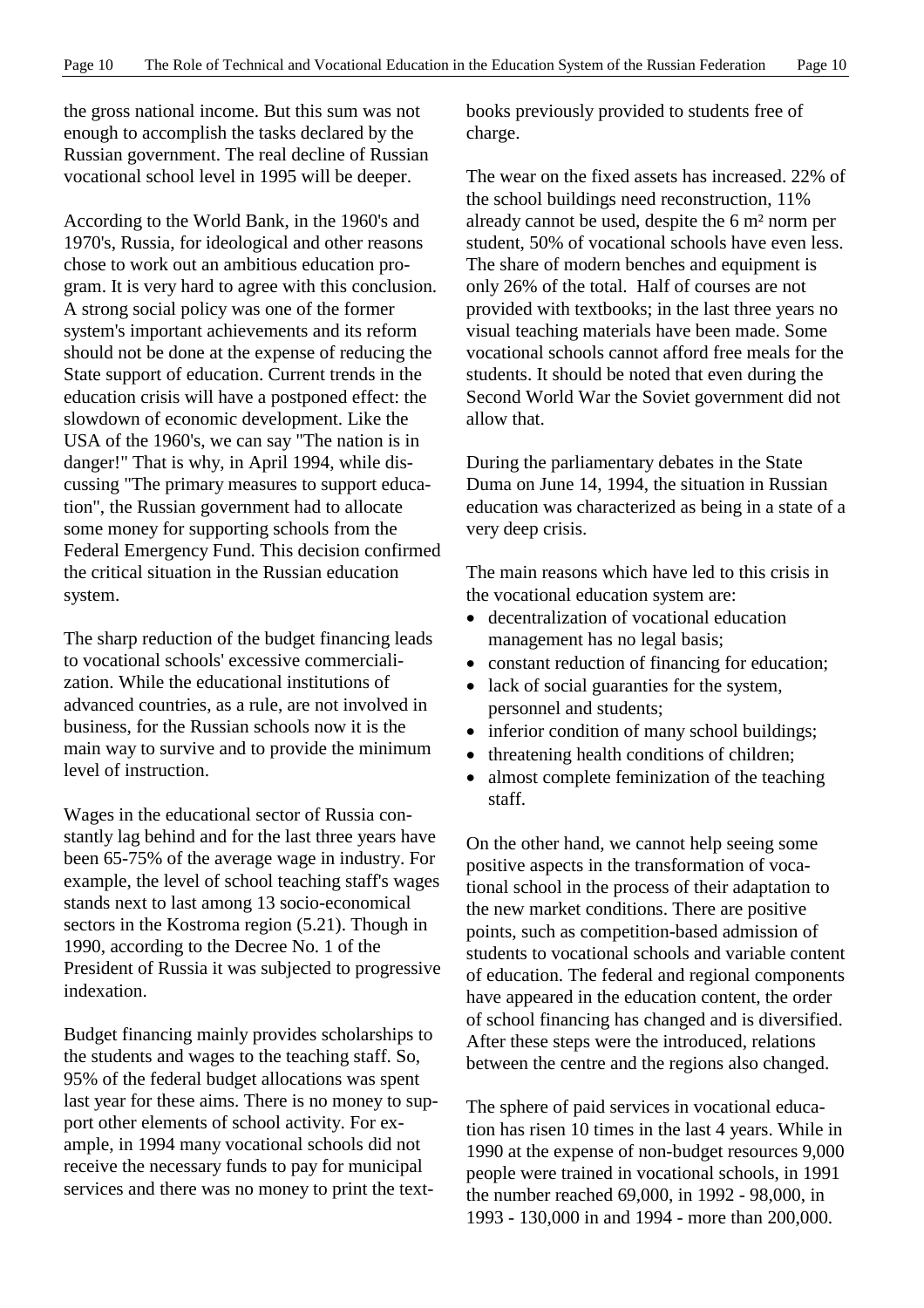It provided a 15% addition to the budget of vocational schools.

Entering the difficult conditions of market economy has caused the need for principal changes in the structure of professions being taught. From the simple method of the labour force reproduction, the vocational system is slowly becoming a source of revival and growth of the social groups which were almost wiped out during so called "class struggle". First of all, it concerns the revival of peasantry (farmers, communal) and also small and middle-size business. So, instead of the faceless working class and peasants who had no property, no rights and no incentive to work, vocational schools are starting to form a "middle class" of people who can provide economic and social stabilization. As a rule, these people are owners or joint owners and are interested in the effective use of property. These sections of occupation include some professions such as farmers, businessmen, salesmen, owners of enterprises, of small and family business and so on. In a word, the strategic aim of the modern Russian vocational education system is connected with training personnel for small business and self-employment. On this basis, a new Standard Regulation for institutions of primary vocational education has been adopted by the government of the Russian Federation (see Annex 5).

The results of public polls in Kostroma region show that 88% of agricultural vocational school graduates are satisfied with the quality of their training (fully - 14%, partly - 63.4%). Among the heads of agricultural co-operatives and enterprises these figures are higher: 92% (fully - 27%, partly - 65%) (5.17-19).

## **4 The State Standard as the basis for a new model of vocational education**

The tendencies towards coordination and closer interaction between separate regions and the centre are faced with decentralization processes leading to the disintegration of a uniform educational system without which it is impossible to ensure the labour force migration and social protection of the population. For this purpose the State educational Standard has been designed.

The attitude toward the educational standards is not similar throughout the world. There are no standards in some countries, some believe that it is enough to control vocational education through the customer. In some countries educational standards exist as standard curricula and standard testing of knowledge.

For Russia with its millions of forced migrants and refugees from the Republics of the former USSR the State educational Standards are very useful and important. The State must help its citizens to accommodate themselves to competition in the labour market, protect them by means of a profession of an appropriate level and a diploma which would be respected at the new place of their residence. It corresponds to the interstate agreements on the creation of an Economic Union on the territory of the former USSR. In October 1993 the ministers of Education of the CIS signed at their meeting in Minsk an agreement on mutual recognition of qualification documents.

The State Standard of vocational education is considered in Russia as a means of competition necessary for the labour market and as an incentive to raise the employee skills. At the same time it serves as a social guarantee of Russia's citizens' successful competitiveness on the national and world labour markets. For this purpose the State Standard would be suitable for all regions and subjects of the Federation; it could combine harmoniously the interests of the federal, national and regional specifications and rights of educational institutions, rely on the existing resources of society, and be compatible with foreign educational standards.

The State Standard must serve as the basis for outlining vocational curricula and certification of vocational institutions. Finally, the State Standard has to provide mutual recognition of vocational diplomas in the whole Russian territory and their identity with other countries on the basis of agreements.

The Law of Education of the Russian Federation declares that the State educational Standard is a sum of the three components:

- 1) minimum content basic curricula;
- 2) maximum study load of students and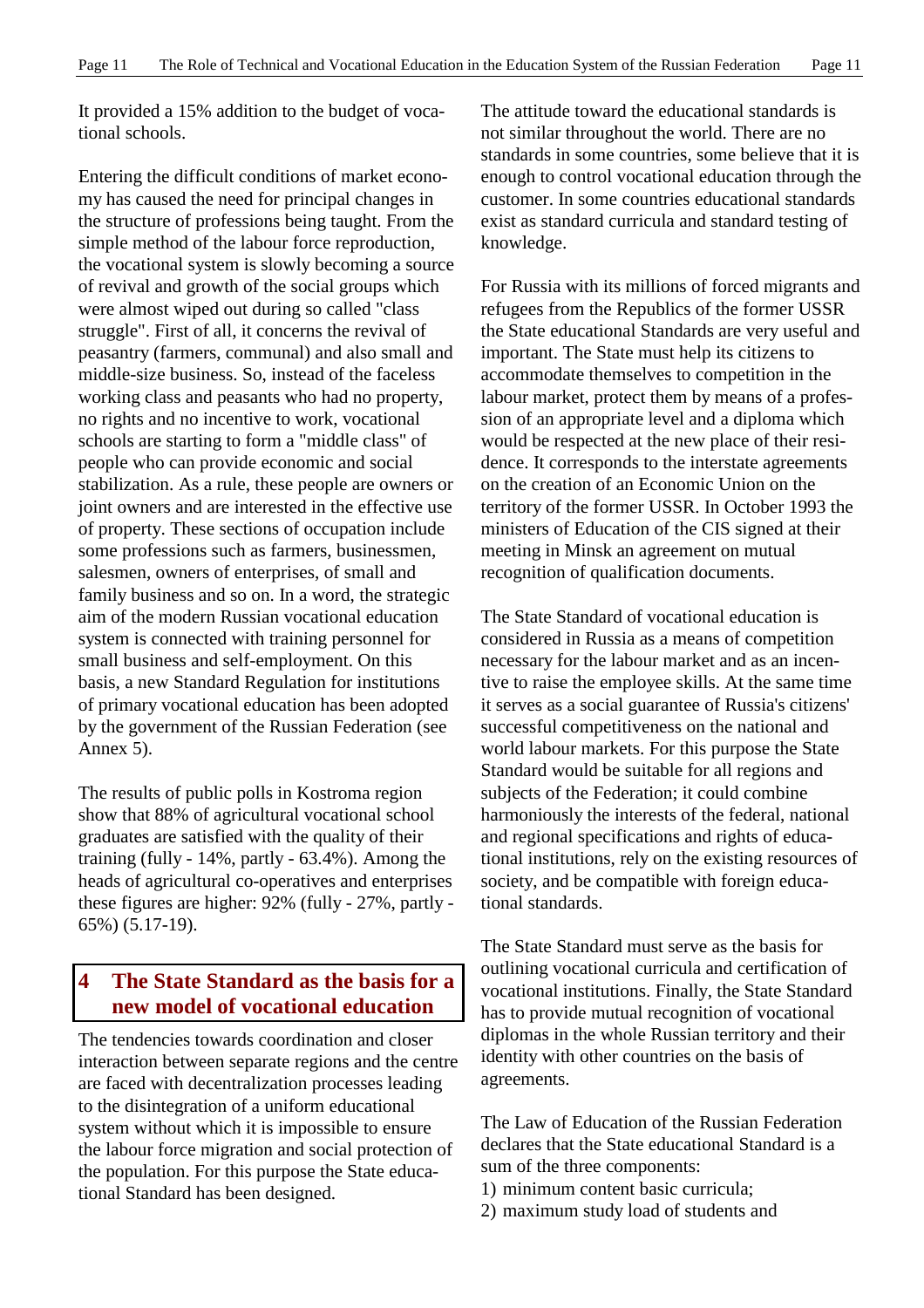3) graduate training requirements.

The State Standard's starting point was a new State List of professions. The Notion of Profession includes the whole complex of knowledge and skills which can allow the individual to have enough professional potential, intellectual ability and legal right to carry out certain operations.

In the process of preparing a new List of professions the specifics and traditions of Russian vocational schools and the world experience were taken into account too.

In April 1994 the Russian government adopted a new List of Professions, reducing their number from 1,200 to 257. But within any profession the division of labour creates new occupations within the limits of which any person can obtain one or the other qualification. Thus, side by side with the traditional notion of 'profession' the List introduces the notion of 'speciality' which is considered as a concrete sphere of labour activity in the framework of profession. There are about 600 such specialities in the List.

In the process of outlining the requirements for the content of new professions in Russia, the European system of five stages of vocational education was adopted as its foundation. The new List includes professions of the second, third and fourth levels of qualification, which would be regulated by the State.

Professions of the first level are not included in the list, because their teaching can be conducted by various forms of accelerated education.

It is enough to have the general school education to learn a profession of the second level of qualification and it is enough to have a secondary education to learn a profession of the third and fourth levels. The second and the third levels correspond in this case to primary vocational education. And the forth - to secondary or higher vocational education.

The documents which certify vocational education will reflect the levels of vocational qualification in accordance with the Law of Education.

The education of the forth level of qualification is confirmed by a diploma, the education of the second and the third levels of qualification - by a certificate, that of the first stage - by a special document. The official forms of the documents are approved by the Ministry of Education of the Russian Federation.

In addition to the new List of professions, the Federal model of curriculum for vocational institutions has been approved and introduced. It defines the subjects which are a part of the federal component of the State Standard as well as the minimum teaching time for them.

However the specifics of vocational education do not provide for a universal standard, because the content of education for each profession reflects the objective division of labour in the economy. Therefore, the vocational standards are worked out in the framework of each profession on a common methodological basis.

The State Standard consists of a professional description and the federal component of vocational education.

The professional description is a detailed model of a particular profession; it defines its role in economy, content and conditions of labour, requirements for vocational training and student contingent. The professional description provides information to define the content of training. Its structure and limits ensure equivalent requirements for the quality and level of vocational training all over Russia.

The Federal component of vocational education determines the amount of knowledge and skills which provide vocational training of an appropriate level and quality.

The content of professional education of the federal level is reflected, in detail in standard plans and curricula which are not included in the State Standard but they are part of is methodological provisions and are worked out by the federal authorities. The structure and methods of the curriculum are oriented towards their use in any form of training of specialists.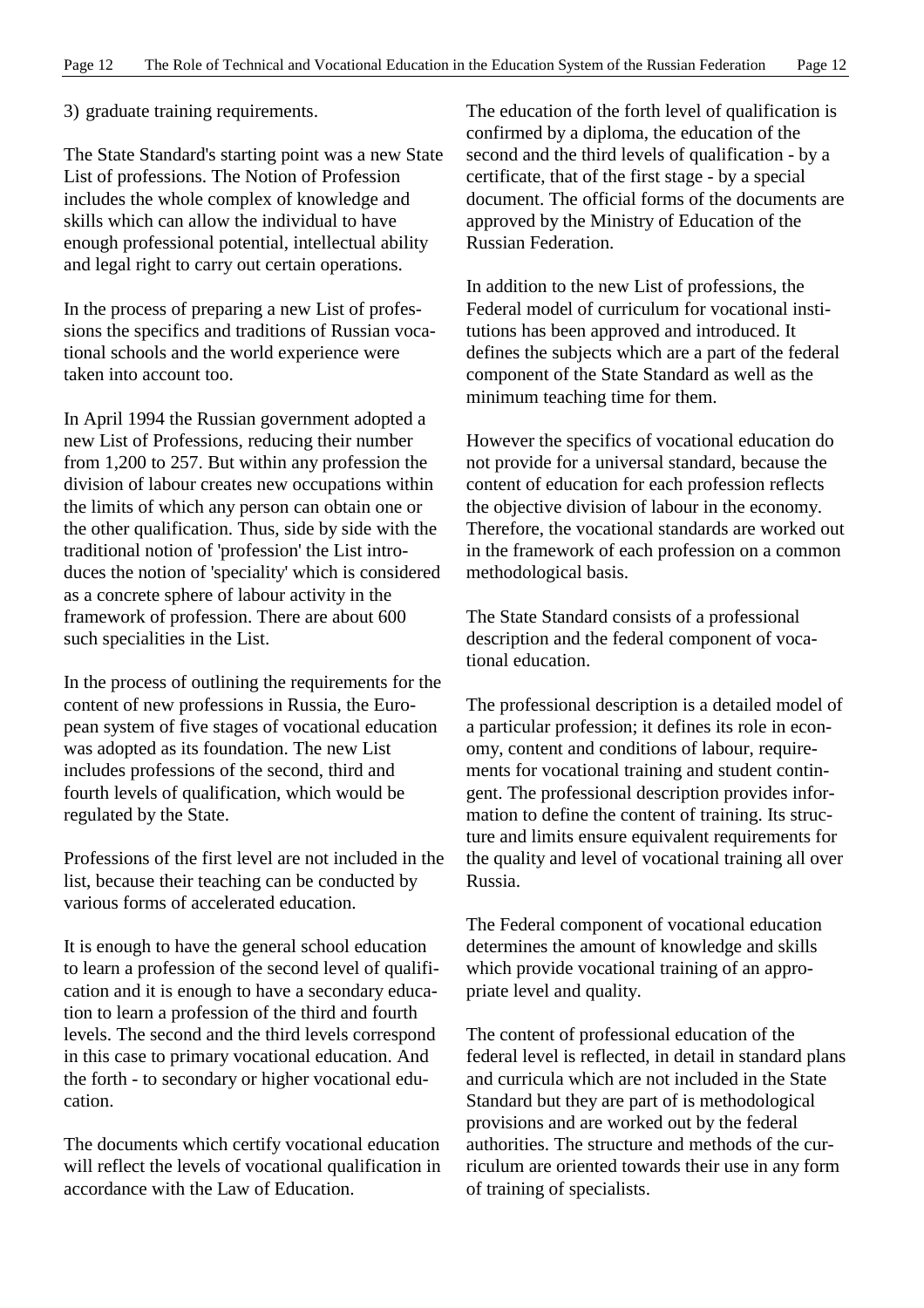The State Standard of vocational education contains the following types of study blocks:

- vocational block is the foundation for training specialist and contains a curriculum necessary for learning a profession;
- industrial block contains a curriculum which shows the place and role of an industry branch in the economic system, the perspectives for the development of the branch and of a profession, including retraining and upgrading;
- special block includes a curriculum necessary to obtain one of the specialities in the framework of a given profession.

This system of blocks incorporates all stages of workers training, proceeding from the contents of a certain profession. Besides, the State Standard includes the natural science and humanity blocks.

The State Standard must become the main tool in raising the quality of vocational education on the state level. That is why it includes all essential components combined within the notion of the quality of vocational education.

The method of four levels is used to estimate the quality of vocational education on the basis of the State Standard. As a rule, the State Standard requires from the students to master the first level, i.e. the capacity for activity in accordance with instruction. The second level of mastering means the capacity for activity without instruction, by memory.

The third and the forth levels of mastering mean the capacity for creative activity.

The assessment of the levels of mastering is the main didactic element. The State Standard cannot exist without it. That is why, the State Standard is worked out simultaneously with the curriculum and test-based supervision of educational quality. Vocational school graduates can receive a State diploma provided their vocational training is successful.

An independent council of experts has been created for the state accreditation of vocational schools. The representatives of the Russian League of Industrialists and Entrepreneurs, of the Trade Union, the Federal Employment Service, the

Ministry of Labour and experts in education and science comprise this organization. By this Council's proposal the Ministry of Education issues certificates to vocational schools for their educational activity.

But the Russian government has not allocated sufficient funding to design the State Standards of vocational education. The financing covers only the first steps of Standards creation. There is no money for publishing necessary materials on the Standards, retraining teaching personnel, accreditation of educational institutions. This can transform the process of creating the State Standards into the formal act which will have minimal effect.

## **5 Vocational education as a means of revival of Russian economy**

Today the defects of the previous system of vocational education are evident. The main defect was the lack of correlation between the mass training of workers and the changing labour market's requirement. There is an opinion, that the previous system should be immediately changed. However, such a drastic change probably will not be possible and can cause negative social consequences. Three factors should be considered here:

- 1. The vocational school is objectively conservative, due to the former practices, profile of training, character of its educational and material basis.
- 2. The change of the vocational profile requires the retraining of teaching staff.
- 3. It is necessary to accomplish the whole complex of research and methodological measures to provide the training of students in new professions. That is why the State, which is carrying out the policy of transition to market relations, has to direct its efforts toward keeping the youth in the school framework and to do everything to seek funds for this purpose. In this case the social role of educational institutions moves financial and other reasons into the background.

Of course, it is necessary to develop the staff's training through closer contacts with enterprises. At the same time, it is necessary to stimulate educational institutions whose graduates are in demand on the labour market.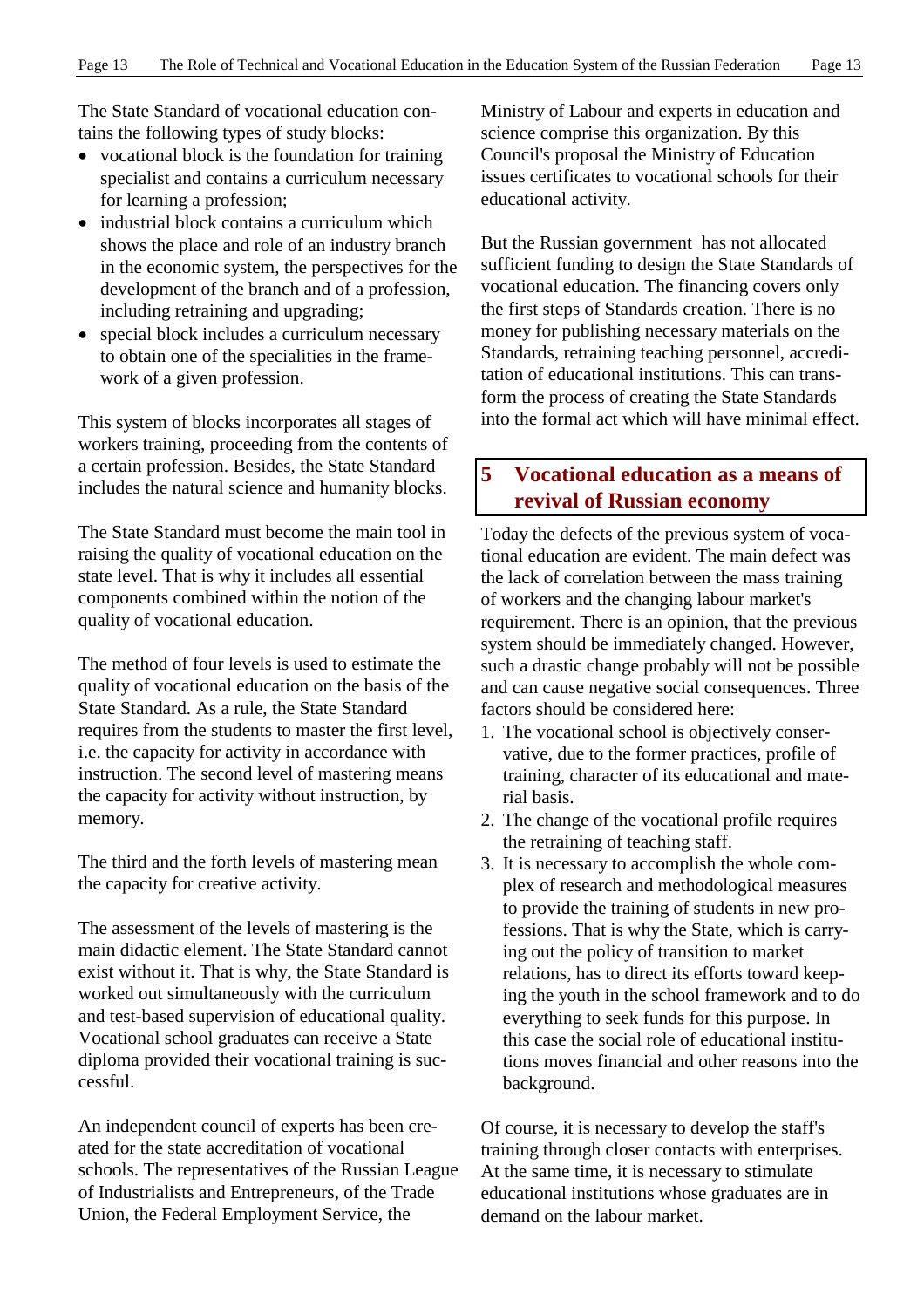The World Bank's recommendations about the need to find new forms of apprenticeship instead of practical training at enterprises can be very useful. It is hardly possible to advance immediately to the dual system used in Germany. But, it is evident that vocational institutions should find new forms of interaction with enterprises to train workers and specialists for them.

It is necessary to develop a market of private and other non-state forms of vocational training, to stimulate their growth. Finally, all these measures should create a saturated labour market where profession determines the major value of a person.

Professionalism is becoming a means for survival of the national economy and every Russian citizen. Only the level and quality of vocational training and no other factor can be an instrument of selection, determine job opportunities and promote individual career.

The character of the present reforms in Russia allows to set the priorities of vocational education's development. There are 10 priorities in this area:

- 1. It is necessary to prove to the parliament and the government of Russia that there is a need to preserve the state guarantees for the youth to get the first profession free of charge. Otherwise it would be very difficult to ensure normal competition between citizens on the labour market and provide free flow of the labour force.
- 2. The existence of the system of vocational education administered only from the centre is not compatible with the market economy. A new model is required to provide a balance of forces, a system of close cooperation between the state, private business, trade unions and educational institutions. It will help to attract new investments into vocational education and raise the quality of training.
- 3. Russia remains one of the few countries where the assessment of the quality of vocational training is done by the school itself, not by the end user. Such an approach does not conform to the conditions of market economy. It is necessary to create a certification system for educational institutions and for their graduates

involving businessmen, trade unions and other parties interested in this activity.

- 4. The necessity to strengthen the Russian statehood requires to supplement the slogans of decentralization of the vocational system with the search for new mechanisms of coordination and interaction between the Federal and regional authorities. The State Standard becomes the main tool providing a uniform vocational system. But its elaboration should be done on the basis of competition and with substantial financing. The mechanism providing the fulfilment of the State Standard requirements and, first of all, the didactic potential for the appraisal of the quality of instruction and universal methodology of licensing, accreditation and certification of educational institutions is badly needed also. It is necessary to work out the norms and define diversified sources to finance vocational education. A Law of Vocational Education should provide a motivation for a high quality of personnel training for enterprises, to guarantee the right for everybody to obtain the first profession free of charge and provide other forms necessary to support the youth.
- 5. It is proposed, in view of the refusal of the State to finance the publishing of research, methodological and teaching materials, to establish a fund or a bank to finance these activities. Otherwise Russia's vocational schools will have no textbooks next academic year. It is necessary, along with the free distribution of textbooks, to introduce textbooks for students that parents can afford. Calculations show that about 30% of parents have such possibility.
- 6. It is required that the system of vocational education statistics which is now ruined be restored. Of course, it is not necessary, as before to concentrate all data in Moscow and to rule the whole system from there. The regional authorities themselves are interested in comparing their situation with that on the national scale as to the level of development of school facilities, qualification of personnel, professional structure of graduates and other issues.
- 7. It is required, taking into account the growth of unemployment, to conduct a profound study of the methods of its prevention. Extensive poly-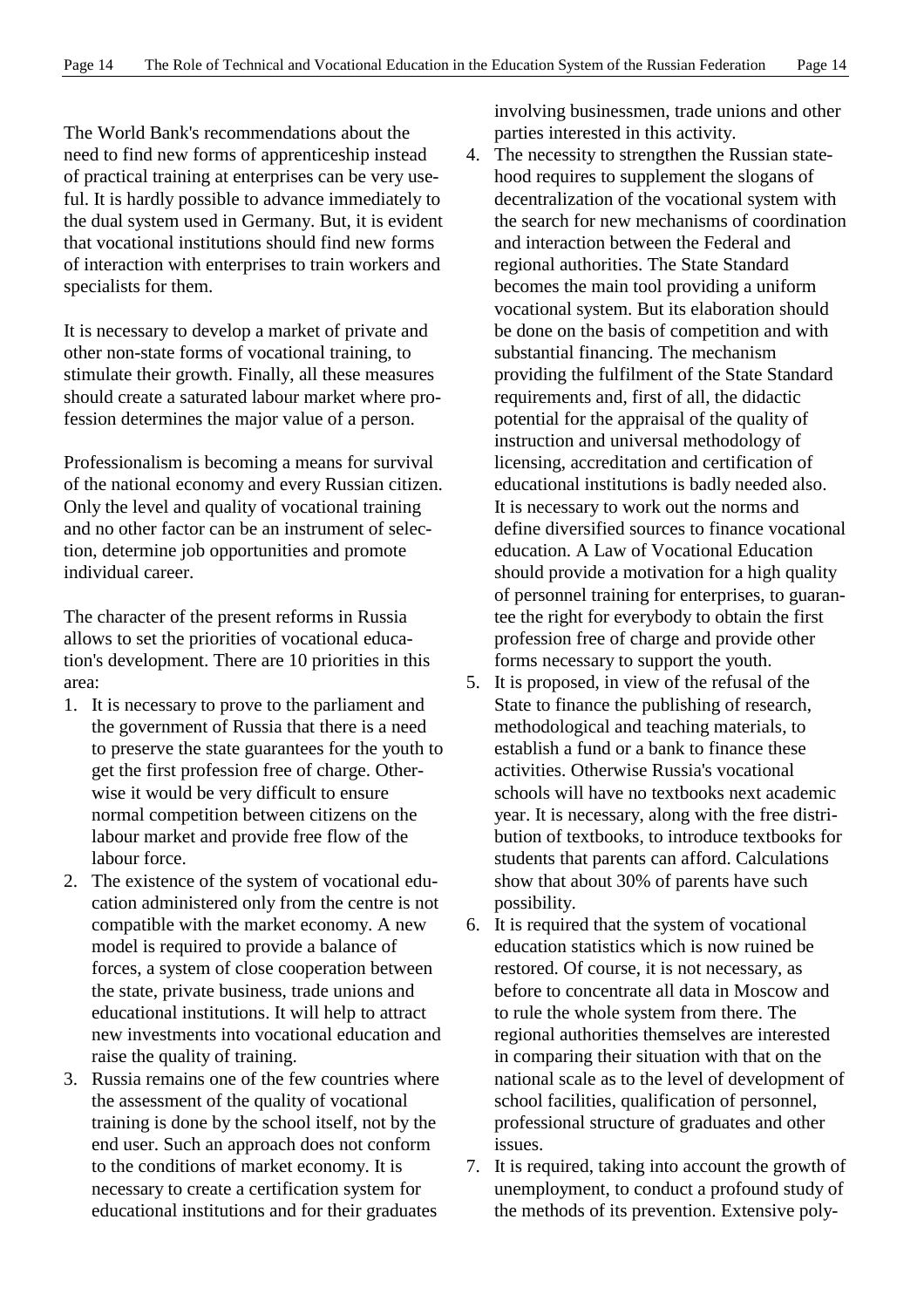technic training which allows one to master new professions within short terms (two or three months) is becoming important. That is why, it is necessary for Russia to turn to vocational education, designed to train students corresponding to future demands of the market, and introduce extensive vocational training.

- 8. The new model of vocational institutions should correspond to the new market conditions. The model of the multi-stage and advanced educational institutions, such as technical lyceums is flexible, corresponds to the market demands and is very promising. Nowadays one out of ten vocational schools in Russia has the status of a vocational lyceum.
- 9. The present system of armed service in Russia, as in some other countries, plays a destructive role in professional careers of the youth. The educational institutions of primary and secondary vocational education have no right to respite from the army service. The students are conscripted at the age of 18 regardless of the

year of studies. After serving in the armed forces, about 50% of them do not return to their schools and change their profession. A more realistic policy is needed in this area.

10. Russian vocational education needs development of contacts with foreign partners and integration into European and world structures. This process has begun, but is going on very slowly.

## **6 Conclusion**

The attempts just to imitate other countries' experience have not been a success either in the economy or in the social sphere of Russia. Market culture as well as education cannot be imported. They should develop as a product of traditions and specific features of Russian society. That is why Russia is still building its own national system of vocational education, carefully studying foreign experience, and using its most valuable aspects.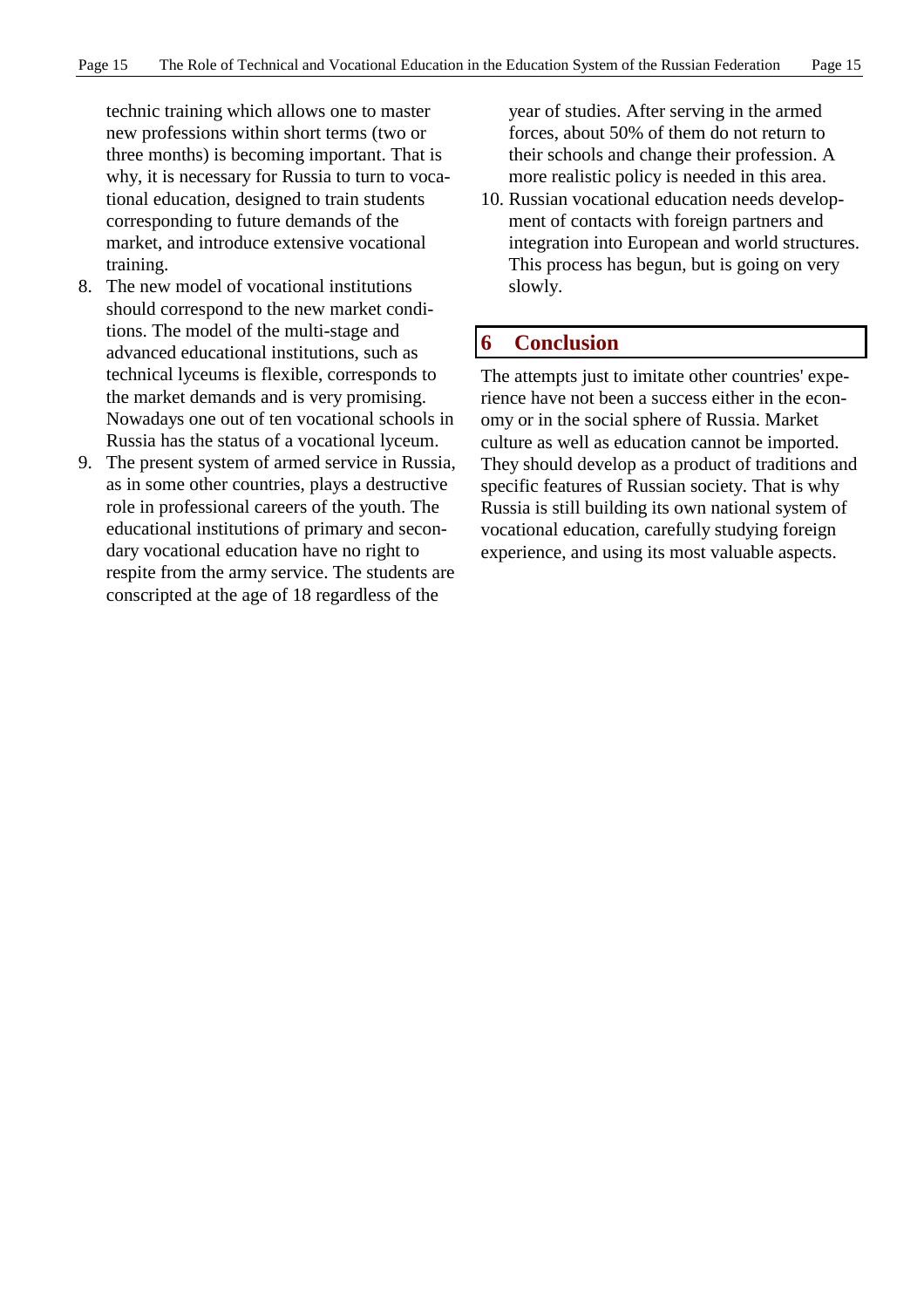## **References**

- 1. Russian enterprises: the process of adaptation. The Report of the Expert Institute of the Russian League of Industrialists and Entrepreneurs. Moscow, 1995.
- 2. Employment of the population in the Russian Federation. The Information Bulletin of the Federal Employment Service. Moscow, January, 1995.
- 3. Law of Employment of the Population in the Russian Federation. April 19, 1991 (with amendments of July 15, 1992). Moscow, 1993.
- 4. The Situation in the Social-Labour sphere. (Official Report of Press-Service of the Minister of Labour of the Russian Federation). Solidarity, 1995, No. 1.
- 5. Vocational Education and Labour Market. The Results of Sociological Investigations in the Kostroma Region. Kostroma, 1994.
- 6. The dynamics of industrial production in Russia. The Expert Institute of the Russian League of Industrialists and Entrepreneurs. Moscow, 1995
- 7. The Reform of Russian Education. The report by E. Tkachenko, Minister of Education of Russia. Moscow, 1994.
- 8. The Traditions of Russian Vocational School and its Distraction. Report by C. Castro. Expert, International Bank of Reconstruction and Development. Washington, 1994.
- 9. Federal Program of Development of Education. (Adopted by the Government of the Russian Federation. March, 31, 1994.) Moscow, 1994.
- 10. Life and School: Educational Curricula for Senior students. Informational Bulletin of the Federal Institute of Sociology of Education. Issue No. 2. Moscow, 1995.
- 11. Sociology and We.- Digest of Sociological Information of the Federal Institute of Sociology of Education. Issue No. 4. Moscow, 1994.
- 12. The Vocational Orientation and Employment of Youth. Omsk, 1994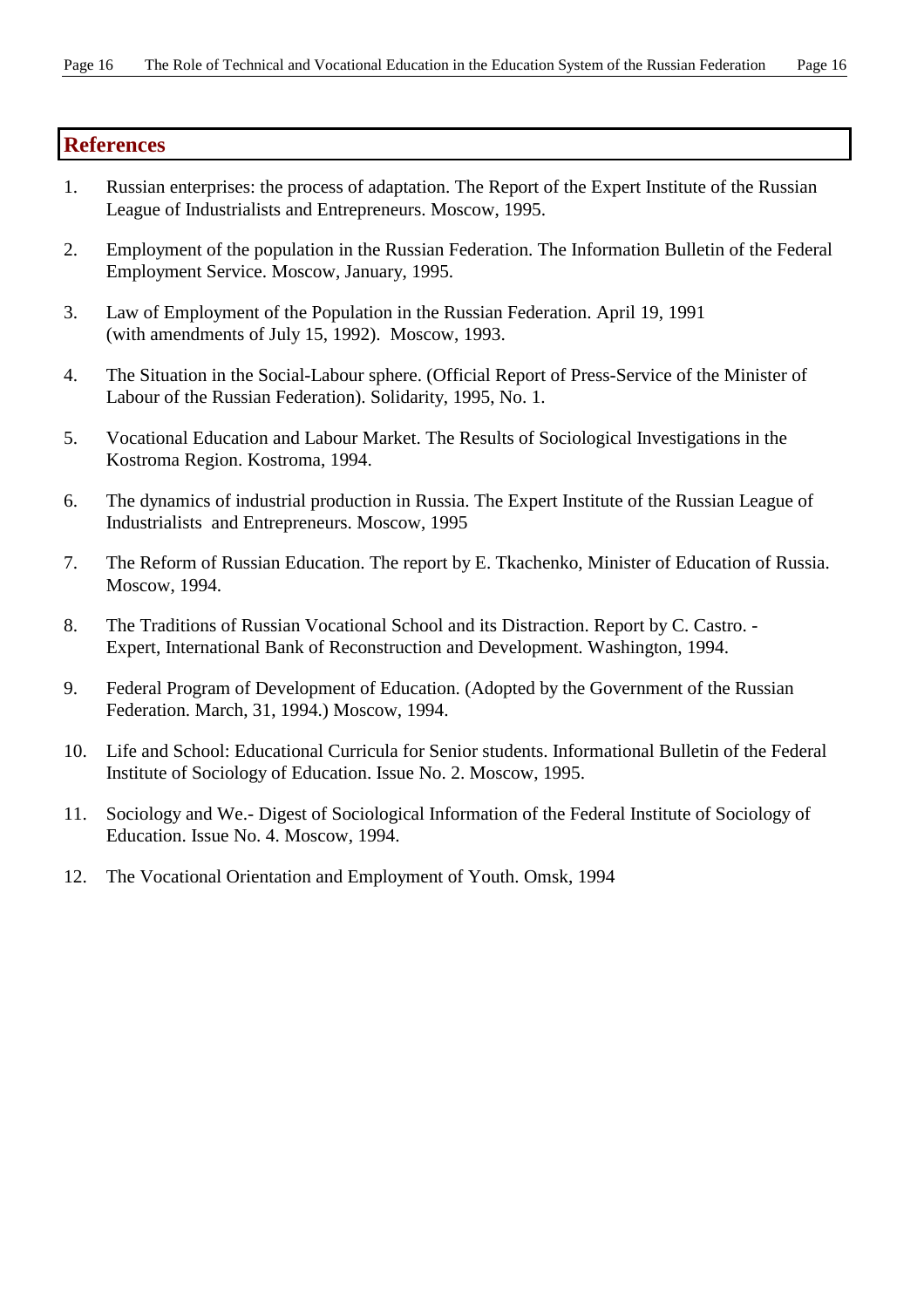## **Annex**

## **1 Development of Vocational Education 1985-1994**

## **Main indices of development of vocational education 1985-1994**

| <b>Main indices</b>                    | 1985       | 1991       | 1992       | 1993       | 1994       |
|----------------------------------------|------------|------------|------------|------------|------------|
| Number of general educational schools  | 67,100     | 67,000     | 67,891     | 68,270     | 68,062     |
| <b>Students</b>                        | 18,600,000 | 20,000,000 | 20,427,000 | 20,503,000 | 20,564,000 |
| Number of primary vocational schools   | 4,196      | 4,328      | 4,321      | 4,269      | 4,273      |
| <b>Students</b>                        | 1,987,000  | 1,867,000  | 1,842,000  | 1,773,000  | 1,773,000  |
| Number of secondary vocational schools | 2,566      | 2,605      | 2,609      | 2,609      | 2,607      |
| <b>Students</b>                        | 2,500,000  | 2,200,000  | 2,202,000  | 1.993,000  | 1,993,000  |
| Number of higher vocational schools    | 509        | 519        | 535        | 548        | 549        |
| <b>Students</b>                        | 3,000,000  | 2,763,000  | 2,638,000  | 2,543,000  | 2,543,000  |

## **2 Students**

## **Number of students entering vocational institutions in 1994**

|                                           | <b>Number of students</b> |
|-------------------------------------------|---------------------------|
| <b>Total</b>                              | 867,700                   |
| Term of study:                            |                           |
| up to 1 year                              | 225,000                   |
| over 1 year up to 2 years                 | 173,100                   |
| over 2 years up to 3 years                | 433,800                   |
| over 3 years                              | 35,800                    |
| with educational level below 9 grades     | 66,700                    |
| with educational level of 9 grades        | 563,500                   |
| including those who left school this year | 427,600                   |
| with educational level of 11 grades       | 237,500                   |
| including those who left school this year | 167,000                   |
| retired from the armed service            | 17,300                    |
| having no parents                         | 12,700                    |
| invalids                                  | 6,800                     |
| Including from rural areas                | 275,800                   |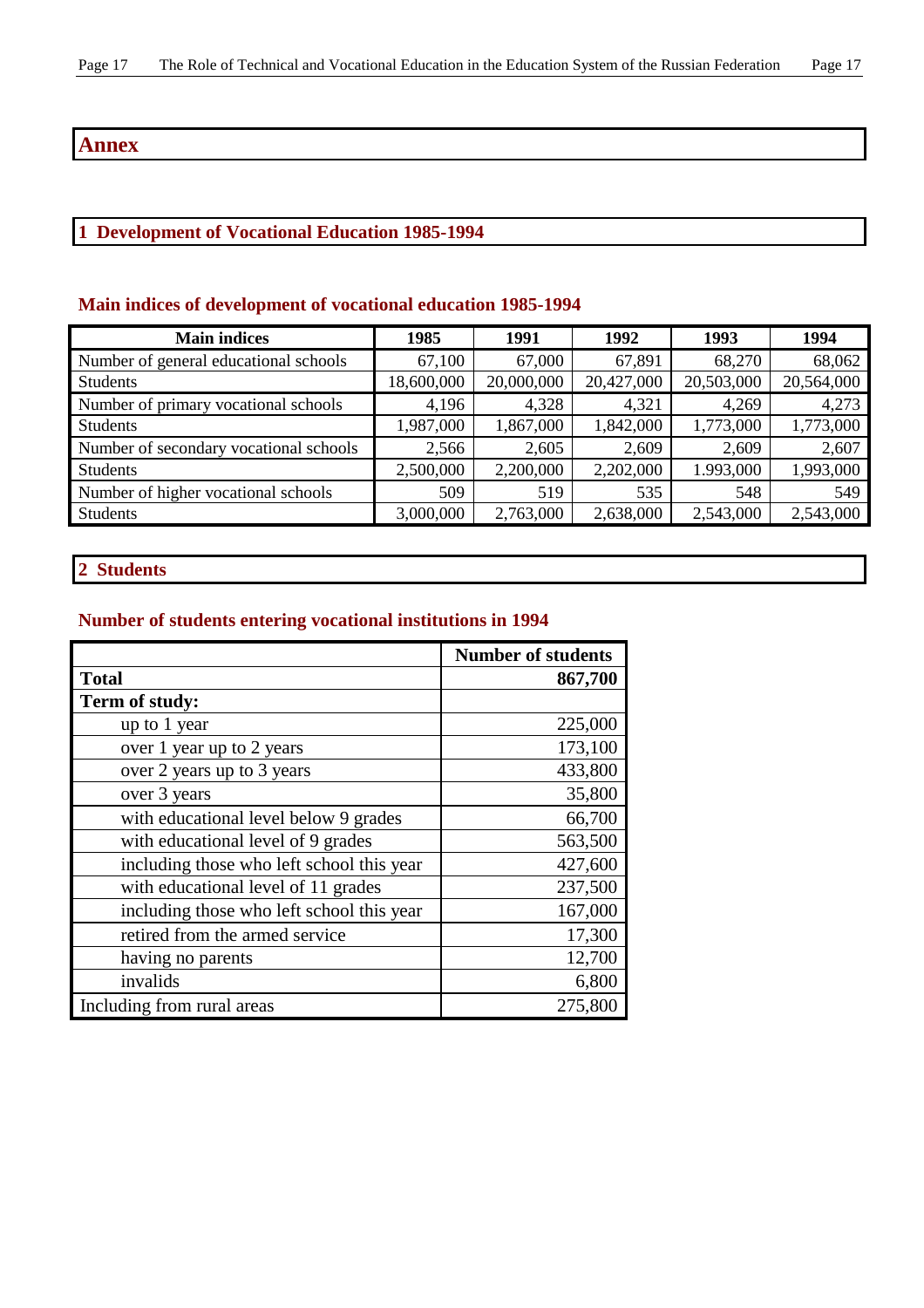#### **3 Graduates**

#### **Status of graduates of primary vocational institutions in 1992-1994**

| Graduates that:                         | 1992    |       | 1993    |       | 1994    |       |
|-----------------------------------------|---------|-------|---------|-------|---------|-------|
|                                         | number  | $\%$  | number  | $\%$  | number  | $\%$  |
| got job                                 | 672,040 | 84.5  | 561,800 | 73.9  | 493,700 | 66.9  |
| entered higher and secondary vocational | 12,710  | 1.6   | 14,020  | 1.8   | 16,730  | 2.3   |
| institutions                            |         |       |         |       |         |       |
| were conscripted into the armed forces  | 63,060  | 7.9   | 53,800  | 7.2   | 66,470  | 9.0   |
| became self-employed                    | 29,730  | 3.8   | 54,840  | 7.2   | 45,230  | 6.6   |
| remained unemployed                     | 17,820  | 2.2   | 75,920  | 9.9   | 112,480 | 15.2  |
| Graduates (total)                       | 795,360 | 100.0 | 760,380 | 100.0 | 734,610 | 100.0 |

 **4 Personnel**

#### **Personnel at primary vocational institutions in 1994**

|                                 | Teaching staff | Level of education |            |                   |  |  |
|---------------------------------|----------------|--------------------|------------|-------------------|--|--|
| Category                        |                | high vocational    | secondary  | general education |  |  |
|                                 |                | education          | vocational |                   |  |  |
|                                 |                |                    | education  |                   |  |  |
|                                 | N umber        | $\frac{0}{6}$      | $\%$       | $\%$              |  |  |
| <b>Total</b>                    | 159,069        | 53.1               | 37.5       | 9.4               |  |  |
| <b>Directors</b>                | 4,174          | 97.1               | 2.7        | 0.2               |  |  |
| Deputy directors                | 10,457         | 94.4               | 5.3        | 0.3               |  |  |
| Senior instructors              | 3,713          | 43.5               | 54.2       | 2.3               |  |  |
| <b>Instructors</b>              | 82,901         | 21.6               | 61.8       | 16.6              |  |  |
| <b>Tutors</b>                   | 4,542          | 52.2               | 35.3       | 12.5              |  |  |
| <b>Teachers</b>                 | 53,282         | 93.8               | 5.8        | 0.4               |  |  |
| of humanitarian subjects        | 6,405          | 97.1               | 2.3        | 0.6               |  |  |
| of general educational subjects | 21,837         | 97.9               | 1.8        | 0.3               |  |  |
| of vocational subjects          | 18,497         | 87.7               | 11.8       | 0.5               |  |  |
| of physical culture             | 6,543          | 77.0               | 19.3       | 3.7               |  |  |

### **5 Standard Regulation**

#### **The Standard Regulation of the Institution of Primary Vocational Education**

Approved by the government of the Russian Federation, 5 June 1994. (An extract of the main provisions of the "Standard Regulation")

#### **1. General Provisions**

The institution of primary vocational education of the Russian Federation is a state, municipal or non-state educational institution aimed to train skilled workers (workers and specialists) in all

main spheres of social activity, according to the List of Professions (specialities), approved by the Council of Ministers, the Government of the Russian Federation.

The main task of the institution of primary vocational education is to create necessary conditions to meet individual requirements to obtain primary vocational education, a concrete profession (speciality) of an appropriate level of qualification and to give students an opportunity to raise their general educational level for those without the secondary education and acquire labour skills needed to perform concrete operations.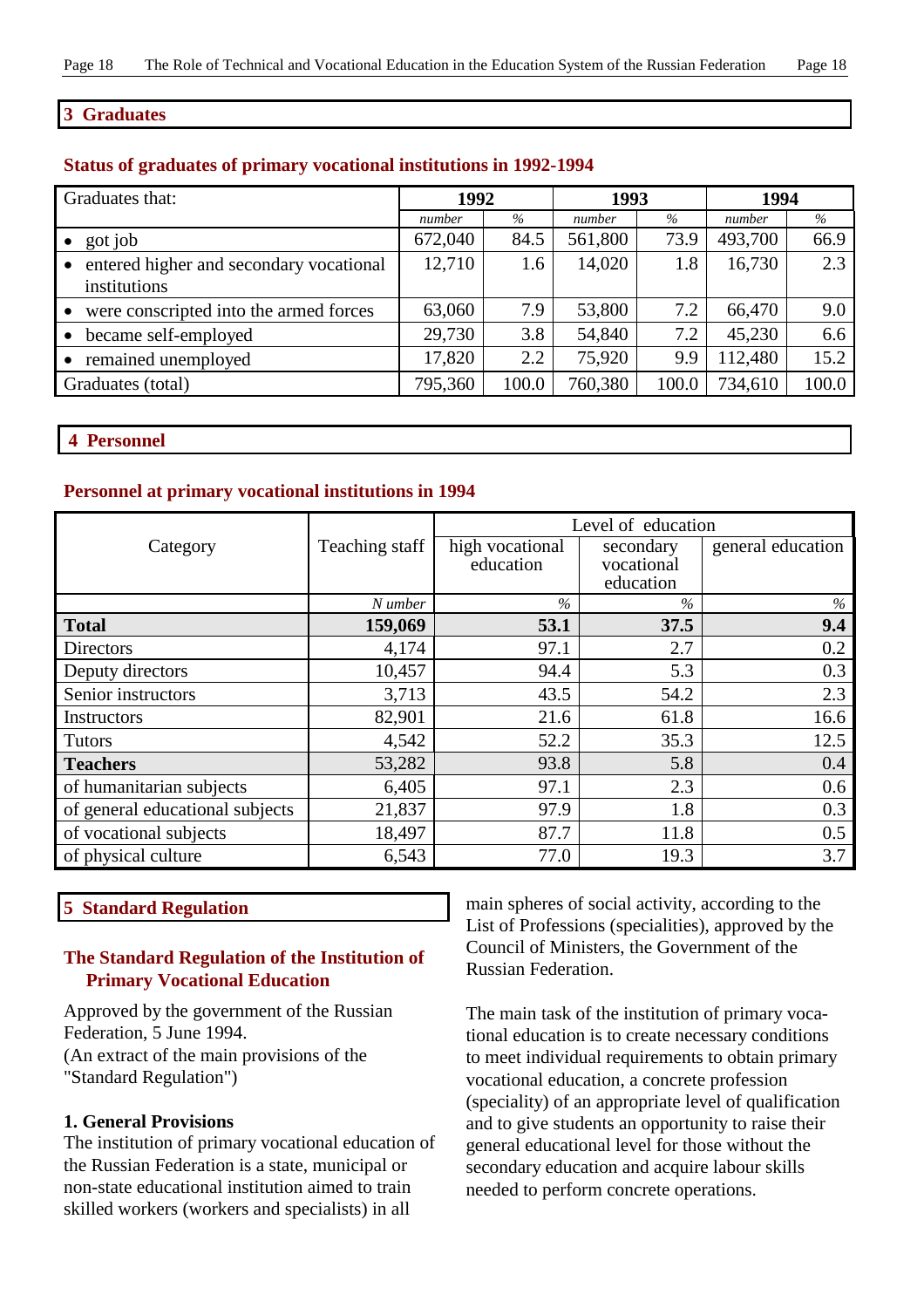The institutions of primary vocational education include:

1. Vocational schools (technical, construction, electrotechnical, rural etc.) based on the primary vocational education curricula. It helps students to master a concrete profession at an appropriate level of qualification with (or without) a secondary education.

2. Vocational lyceums (technical, construction, commercial, agrolyceums, etc.) in which the integral curriculum of primary and secondary vocational education is realized. It provides students with a concrete profession of a higher level of qualification.

3. Training vocational centres, technical schools, evening institutions of vocational education, enterprises, firms and other organizations where vocational training, retraining and upgrading of workers (specialists) is carried out.

The institution of primary vocational education, in agreement with the authorities of labour and employment services, enterprises, offices, firms and other organizations, can carry out crash courses of professional training, retraining and upgrading of workers and specialists. They conduct day-time and evening forms of study, the combination of these forms and also individual or external studies.

The institutions of primary vocational education may offer courses for the vocational training of persons at their own expense or at the expense of the enterprises, offices, firms and other organizations, which have sent these persons to study.

The institution of primary vocational education is set up by the initiative of the founder. It is registered according to the legislation of the Russian Federation by the appropriate state authorities and from the moment of its registration can provide its own financial and economic activity, and have its own balance, bank account, settlement account, current account, etc.

The institution of primary vocational education has the right to exercise educational activity and has some privileges which are given to it at the moment of the receipt the state license. These

include control norms, maximum number of students and term the license.

The institution of primary vocational education has the right to issue the diploma of the state model to the graduates, to be included in the pattern of centralized state financing, to use the stamp with the National Emblem of the Russian Federation after its state attestation.

The certification of the institution of primary vocational education is carried out once in five years.

The institution of primary vocational education can receive its public accreditation in Russia, foreign and international organizations, with research and industrial structures. It should not lead to any additional financial obligations on the part of the state.

The institution of primary vocational education elaborates its own Statute on the basis of the Law of Education of the Russian Federation and this "Standard Regulation".

This "Standard Regulation" is an example that may serve for private institution of primary vocational education.

#### **2. The Content and Organization of Instruction**

Instruction at the institution of primary vocational education is based on age and individual distinctions of the students, on the principles of democracy and humanism.

The content of instruction and its organization are regulated by the curricula and syllabi worked out on the basis of the state educational standards.

Teaching process includes theoretical and industrial instruction and practical training of students.

The instruction load in the institution of the primary vocational education cannot be more than 36 hours a week. During practical training the instruction cannot be more than a working day for a worker of an appropriate profession. The total term of vacation should not be less that 10 weeks a year.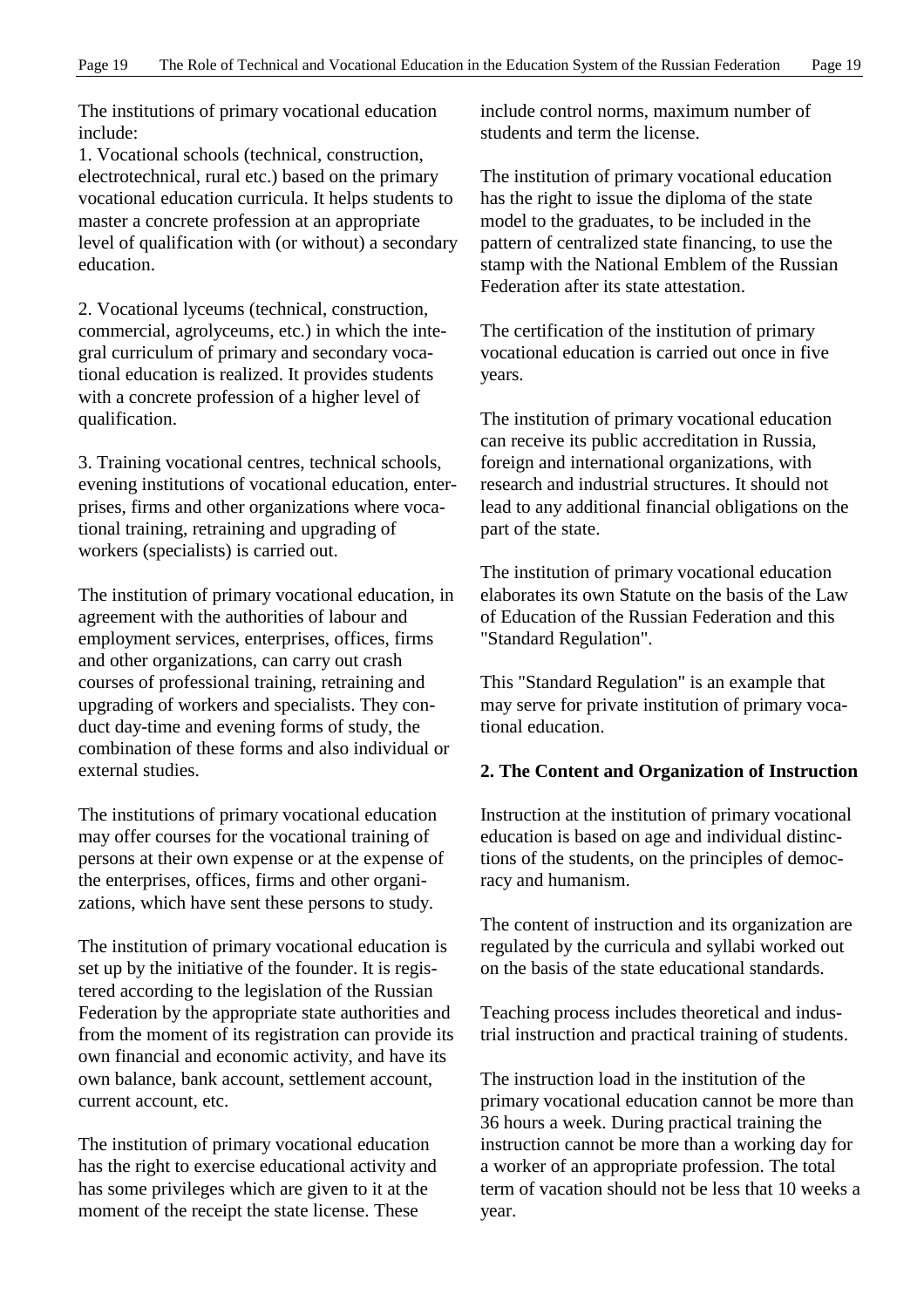The duration of classes is defined by the statute of the educational institution and with regard to the recommendations of the health authorities.

The institution of primary vocational education is independent in choosing levels, forms, order, and frequency of current control over student performance.

Practical training is carried out at industrial training workshops, laboratories and at enterprises, factories, plants, in fields, on farms, construction sites, etc.

The order of practical training is defined by a bilateral agreement.

The students of the institution of primary vocational education are organized in study groups according to their professions (specialities). The number of students in a group at theoretical lessons should be no less than 25.

Smaller study groups, but not less than of 8-10 students are also possible at rural vocational institutions (lyceums) with the permission of an appropriate department of education.

The composition of groups is not restricted by the number of students, neither at the state nor at the non-state institutions of primary vocational education when the training and retraining of workers are financed at the expense of the customer.

Practical training in all professions is carried out in groups of 12-15 students; excluding some professions implying the use of advanced technology and hazardous operations (8-10 students).

At the theoretical and practical lessons of the special (physical culture, etc.) subjects, study groups can be divided into two subgroups.

The mastering of vocational curricula can be carried out on a step-by-step basis. The number of stages depends on the concrete conditions and the customer's requirements.

Each stage of the teaching process is professionally completed with the obligatory certification of students and with issuing an appropriate diploma of primary vocational education.

The admission of students to state and municipal institutions of primary vocational education is carried out on a competitive basis, the order of which is established by the founder and the Statute of the institution. The conditions of the competition should guarantee the right for vocational education to every citizen.

Instruction process at the institution of primary vocational education is carried out in the language determined by the founder or the statutes of the institution.

The training of skilled workers (specialists), retraining and upgrading at the state institutions of primary vocational education are carried out on the basis of professions (specialities) according to the State List of Professions.

The institution of primary vocational education can realize some additional vocational curricula and render some additional educational services.

The institutions of primary vocational education undergoing state accreditation and fulfilling their vocational and general educational programs, award the graduates with a diploma of the state standard which shows the level of the education and qualification in accordance to their profession (speciality). But, the graduates who have passed only professional certification are issued a diploma which shows the level of qualification.

The institutions of primary vocational education without any accreditation issue a diploma of a non-state model which shows the level of qualification (according to the license) with the stamp of this institution. The form of these diplomas is defined by the educational institution itself.

## **3. The Students of the Institution of Primary Vocational Education**

The rights and responsibilities of the students of the institution of primary vocational education are defined by statute and the agreements between the institution and the student and by the present "Standard Regulation".